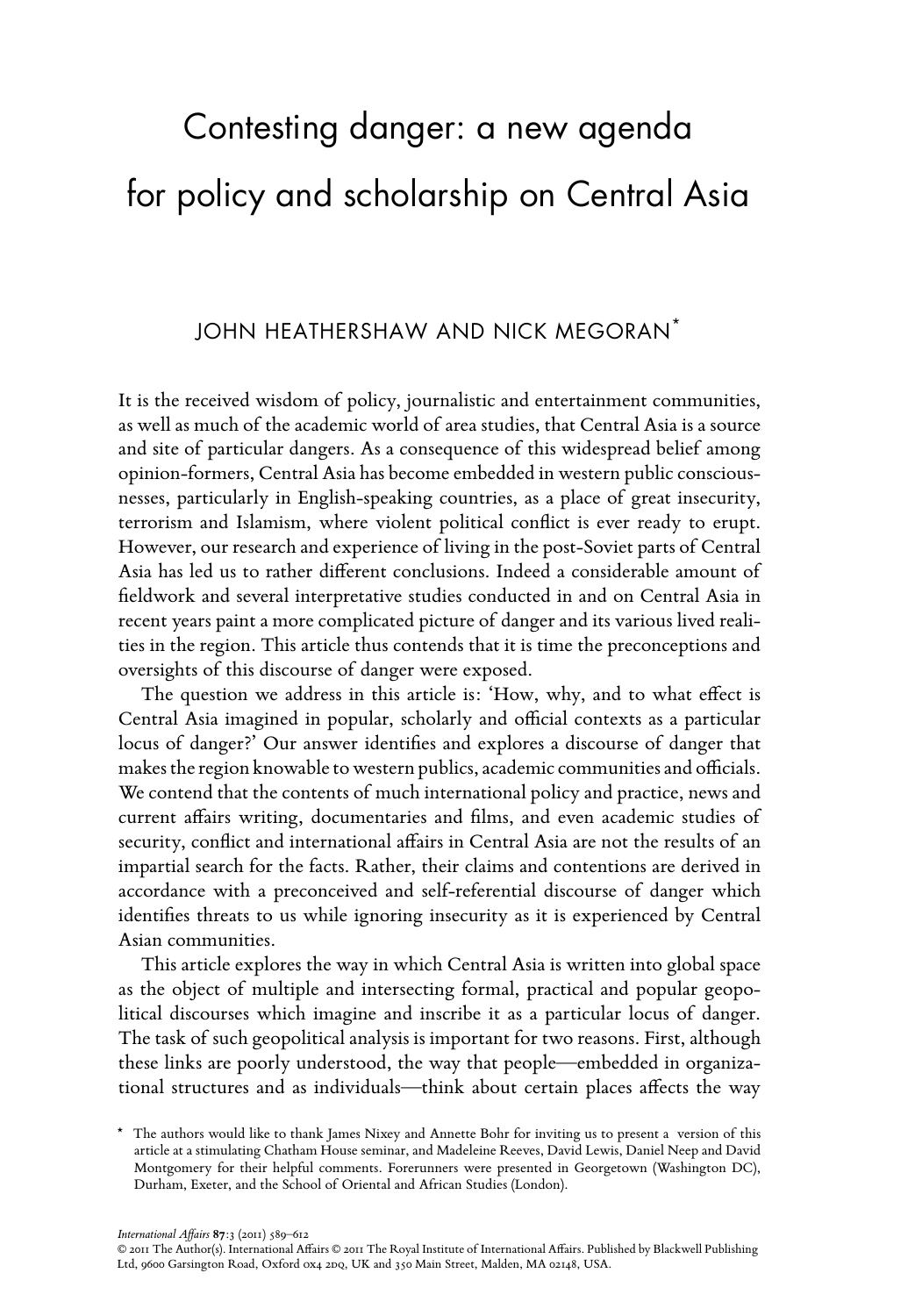they act towards them. Thus the discursive environment shapes policy-making and political choices towards and within the region, so that the western discourse of danger itself endangers Central Asia. Second, this assumption of danger has profound implications for the kinds of academic research that get funded and published. The study of Central Asia is, to some degree, being shaped by assumptions of danger and the simplistic analysis that often masquerades as the evidential basis for these assumptions.

The article presents a challenge to this western geopolitical vision of Central Asia. It is also a call to our colleagues in Central Asian studies to challenge the unstated assumptions, distortions and oversights of much security and conflict analysis on the region. It proceeds in four parts. First, we introduce the theoretical lens through which we view this debate, critical geopolitics, and outline the debate on danger in Central Asia. We identify three dimensions of endangerment, three characteristics attributed to Central Asia in geopolitical discourse: Central Asia as *obscure*, *oriental* and *fractious*. In the second part we first consider how the popular US TV drama about presidential politics, *The West Wing*, characterizes the region as *obscure.* In the third, we examine how Washington's foreign policy discourse scripts the region as *oriental*. In the fourth, we explore how academic, development, cinematic and televisual discourses conceive of Central Asia as *fractious* due to the putatively inherent nature of its ethnic and political geography. Finally, we test the thesis by asking whether it is disproved by the Osh catastrophe of 2010, and by showing how the discourse of danger frames policies and practices of conflict resolution and international aid that themselves endanger the region. We conclude by highlighting the discursive economy of danger that has emerged and how it can be contested by policy-makers, journalists and academics who are attentive to alternative local narratives of danger and the wider global economic processes which are transforming society and economy in Central Asia.

# Endangering space

590

Geopolitics is the study of how 'The world is actively spatialised, divided up, labelled, sorted out into a hierarchy of places of greater or lesser "importance" by political geographers, other academics and political leaders.'1 *Classical geopolitics* assumes that the physical geography of the world significantly determines the course of human history.<sup>2</sup> The trained expert can uncover this framework within which international relations occur, and thus come to understand the dangers posed to his or her state and advise on actions to counter them. *Critical geopolitics*, on the other hand, denaturalizes the global order by portraying it as socially and historically constructed.<sup>3</sup> It does this through an 'examination of the geographical assumptions, designations, and understandings that enter into the making of

<sup>1</sup> John Agnew, *Geopolitics: re-visioning world politics* (London: Routledge, 2003). <sup>2</sup> Mark Polelle, *Raising cartographic consciousness: the social and foreign policy vision of geopolitics in the twentieth century* (Oxford: Lexington, 1999). <sup>3</sup> E. Jeffrey Popke, 'Recasting geopolitics: the discursive scripting of the International Monetary Fund', *Political* 

*Geography* 13: 3, 1994, pp. 255–69 at p. 255.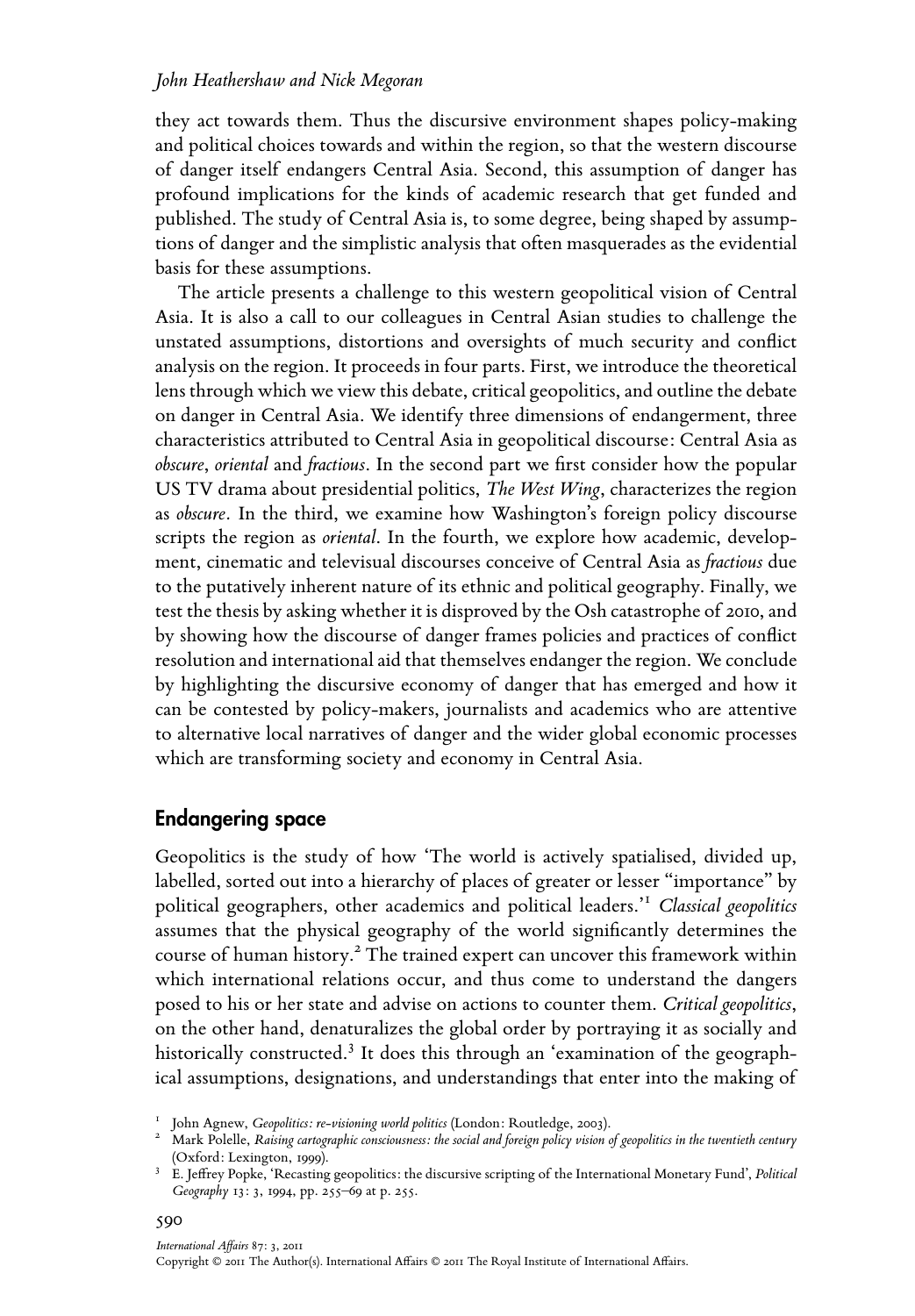world politics',<sup>4</sup> exploring how 'descriptions of places and people are stitched together to narrate and "explain" events'.<sup>5</sup> It does not deny that the world is a dangerous place for many people, but emphasizes the enquiry into how, why and with what effects certain places become understood as dangerous.

Critical geopolitics contends that geopolitics is more than the 'formal' writings of academic geopolitical experts, encompassing the 'practical' geopolitical discourses of bodies such as foreign policy think-tanks and government bureaucracies, and the 'popular' geopolitical ideas encountered in the mass media, films, novels, television documentaries and the like. As Ó Tuathail and Dalby contend, in tracing out this threefold scheme, 'Geopolitics saturates the everyday life of nations.'<sup>6</sup> It is not simply that popular and practical geopolitical representations supplement the formal scripts of political geographers and international relations scholars but that there is considerable overlap and interplay between these three modes of discourse. Critical geopolitical analysis therefore explores the production, distribution and consumption of understandings and representations of danger within and between these sites. In this article we use this approach to explore the way in which Central Asia is written into global space as the object of multiple and intersecting formal, practical and popular geopolitical discourses which imagine and inscribe it as a particular locus of danger.

# *Debating danger in Central Asia*

Although this article focuses on recent geopolitical imaginations, we contend that danger has long been one of the pre-eminent lenses through which Central Asia has been made knowable to Europeans and North Americans. An unknown and unaligned Central Asia was seen as a potential danger to expanding British and Russian imperial power in the nineteenth century, configuring what is commonly termed 'the Great Game': a complex competition for knowledge about and influence over the region.7 Danger did not subside with conquest. Morrison argues that the victorious tsarist Russians' policies towards their newly acquired territories in Central Asia were influenced by an 'exaggerated dread of a Muslim revolt'.<sup>8</sup> The idea that Central Asia presented an enduring danger to Moscow was repeated in dominant western literatures on the region during the Cold War. Scholars found in latent Turkic national pride the 'firmest and surest refuge' against Soviet attempts to remake the region.<sup>9</sup> Because Soviet Central

<sup>&</sup>lt;sup>4</sup> Agnew, *Geopolitics*, p. 5.<br><sup>5</sup> Klaus Dodds, 'Geopolitics in the Foreign Office: British representations of Argentina 1945–1961', *Transactions* 

*of the Institute of British Geographers* 19: 3, 1994, pp. 273–90 at p. 276.<br><sup>6</sup> Gearóid Ó Tuathail and Simon Dalby, 'Introduction: rethinking geopolitics: towards a critical geopolitics',<br>in Gearóid Ó Tuathail and Simon D

<sup>7</sup> Peter Hopkirk, The Great Game: the struggle for empire in Central Asia (Oxford: Oxford University Press, 1990);<br>Robert Johnson, *Spying for empire: the Great Game in Central and south Asia, 1757–1947* (London: Greenhill,

<sup>8</sup> Alexander Morrison, Russian rule in Samarkand, 1868-1910: a comparison with British India (Oxford: Oxford University Press, 2008), p. 87.<br>9 Gavin Hambly, with Alexandre Bennigsen, David Bivar, Hélène Carrère d'Encausse, Mahin Hajianpur,

Alastair Lamb, Chantal Lemercier-Quelquejay and Richard Pierce, *Central Asia* (London: Weidenfeld & Nicolson, 1969), pp. 241–2.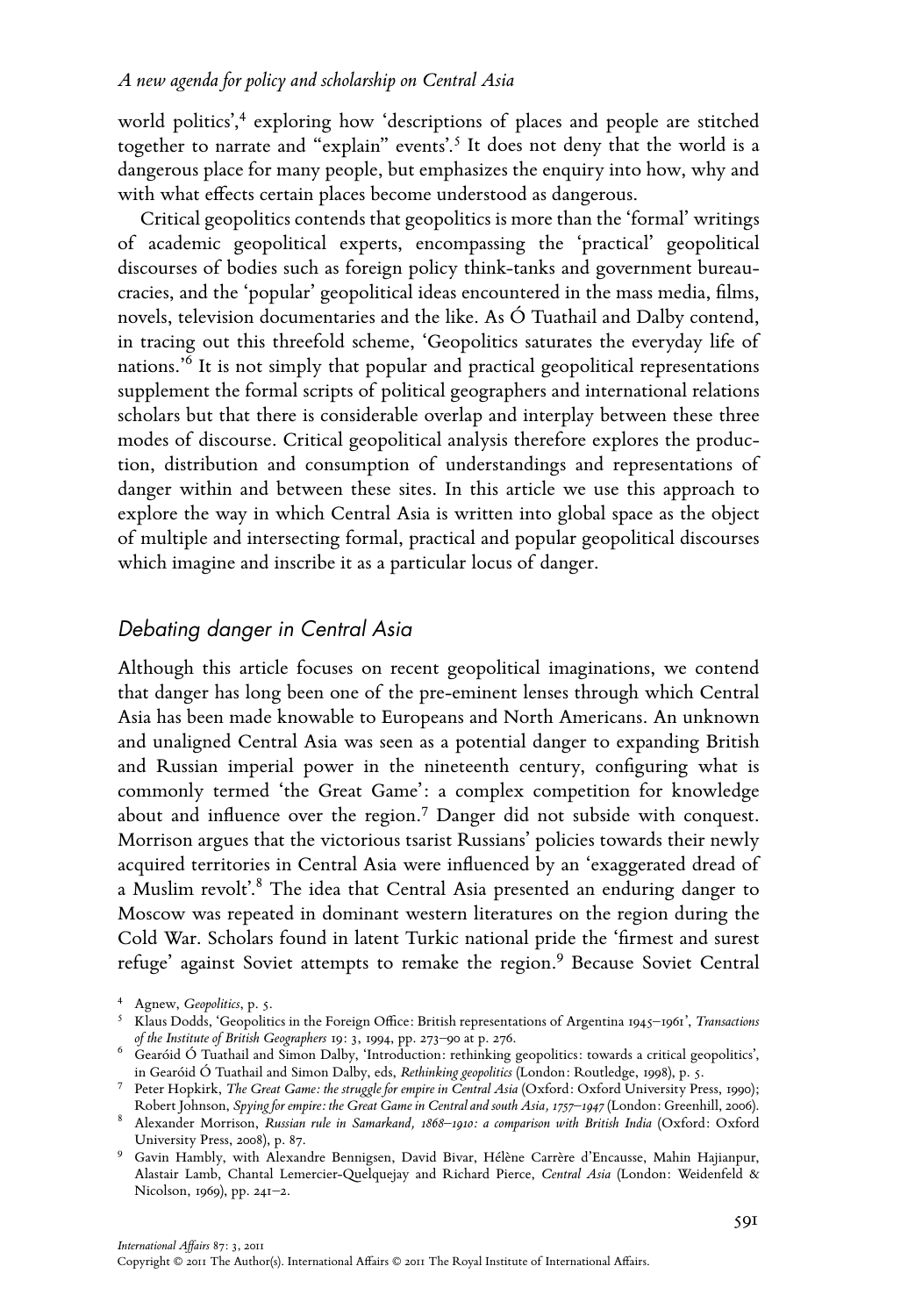Asiaexperienced 'the failed transformation',<sup>10</sup> the region maintained an inherent antagonism to Moscow and posed an 'Islamic threat to the Soviet state'.<sup>11</sup>

With the collapse of the USSR, western Cold War Sovietological knowledge of Central Asia was superseded by 1990s 'transitology'. Notwithstanding the 'failed transformation' of the Soviet period, this paradigm assumed that the newly independent Central Asian republics were making a 'transition' to western-style democratic market capitalism. It was nonetheless haunted by the fear that this normative shift to the western model was endangered. Fuller, for example, wrote that the US was concerned that the region might become 'the breeding ground of civil war, nuclear proliferation, radical Islamic movements, a battleground for Asian geopolitics, an ecological wasteland, an economic basket case, or the target of a resurgent Russian imperial vision'.12 The ethnic violence in the region during the late Soviet period and the Tajik civil war seemed to confirm these fears and led to analysis of the region within a conflict prevention and peacebuilding framework, as epitomized by the Center for Preventive Action (CPA) study for the Council on Foreign Relations, *Calming the Ferghana Valley*. 13 Thus, although political control of the region has shifted, it has been consistently written into western geopolitical imaginations as a place of danger.

The challenge to the reading of Central Asia's conflict potential that we will detail below was begun by scholars who have engaged seriously with critical studies of international relations and geopolitics. Building on pioneering work by Bichel,14 in a 2000 review essay on *Calming the Ferghana Valley* Megoran criticized the CPA project for its superficial analysis and methodological deficiencies.<sup>15</sup> Other scholars, many drawing from the same theoretical stream, joined the debate. Torjesen and MacFarlane's study of small arms in Kyrgyzstan questioned the founding assumption that small arms proliferation was a challenge for Central Asia, giving empirical evidence indicating popular opposition to the display and use of small arms and highlighting the lack of evidence for significant levels of trafficking.16 A more comprehensive reappraisal of conflict prevention and peacebuilding work in the region subsequently came in Heathershaw and Torjesen's special issue of *Central Asian Survey*, 'Discourses of danger in Central Asia'.17 Contributors highlighted the lack of empirical evidence for claims made about danger by various regional and international peacebuilders and conflict preventers. In response, they

<sup>10</sup> William Fierman, ed., *Soviet Central Asia: the failed transformation* (Boulder, CO: Westview, 1991).<br><sup>11</sup> Alexandre Bennigsen and Marie Broxup, *The Islamic threat to the Soviet state* (London: Croom Helm, 1983).<br><sup>1</sup>

- report of the Ferghana Valley Working Group of the Centre for Preventive Action (New York: Century Foundation, 1999). 14 Anthony Bichel, 'Contending theories of Central Asia: the virtual realities of realism, critical IR and the
- internet', PhD diss., University of Hawaii, 1997. <sup>15</sup> Nick Megoran, 'Calming the Ferghana Valley experts: a review essay of *Calming the Ferghana Valley: development*
- *and dialogue in the heart of Central Asia*, by Nancy Lubin, Barnett Rubin and the Centre for Preventive Action, New York: The Century Foundation Press, 1999', *Central Asia Monitor* 2000: 5, 2000, pp. 20–25.
- <sup>16</sup> Stina Torjesen and S. Neil MacFarlane, *Kyrgyzstan: a small arms anomaly in Central Asia?* Small Arms Survey
- occasional paper (Geneva: Small Arms Survey, 2004). <sup>17</sup> John Heathershaw and Stina Torjesen, eds, 'Discourses of danger in Central Asia', *Central Asian Survey* 24: 1, 2005, pp. 1–96.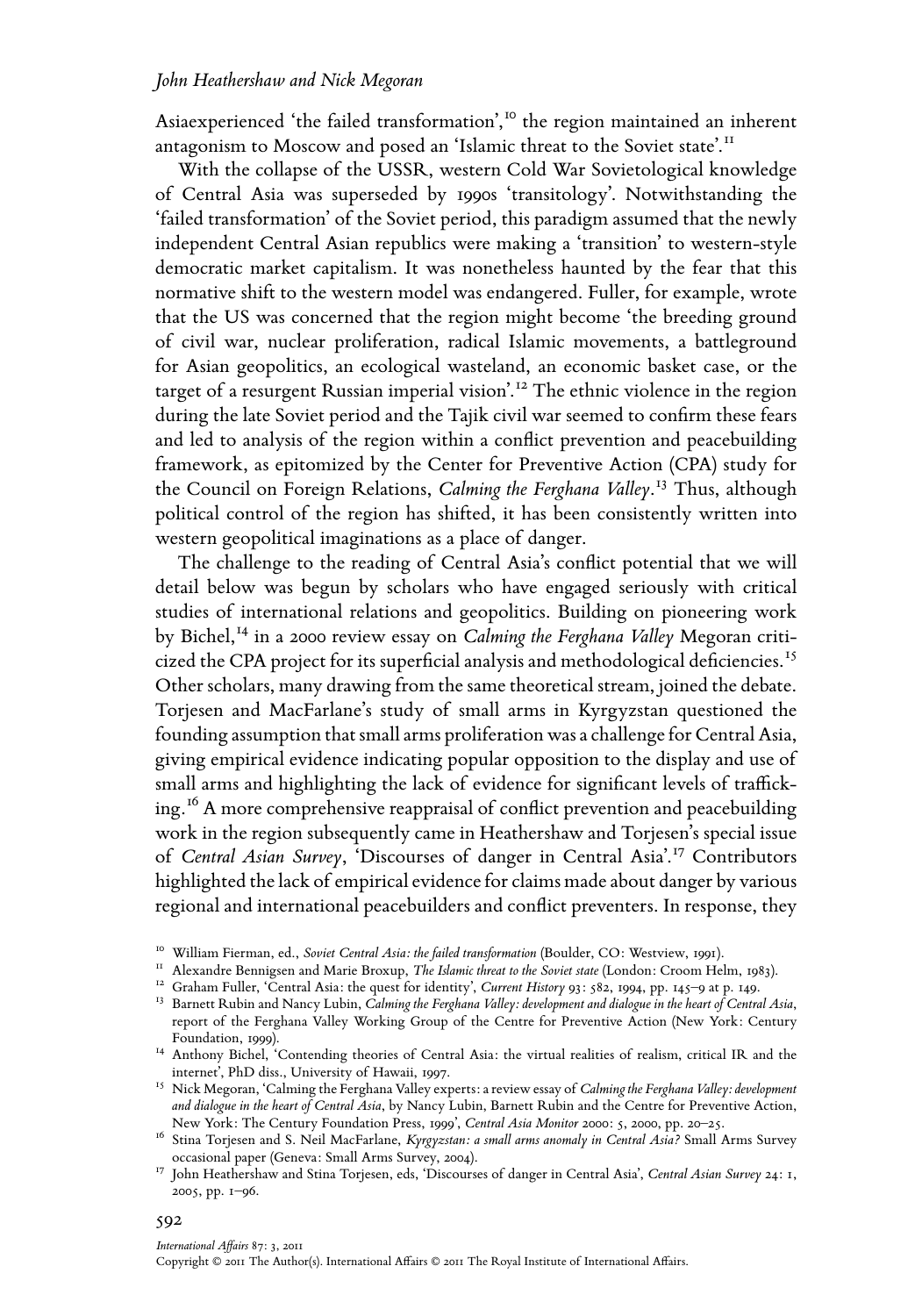introduced evidence of the coping mechanisms and social solidarities fostered by seasonal labour migration, $^{18}$  the conflict avoidance tactics such as 'gender masks' used by ordinary people,<sup>19</sup> and the control mechanisms often used successfully by regimes, for example to limit the availability of small arms.<sup>20</sup> 'Danger', they argued, is discursively constructed. Subsequent research monographs by Bichsel and Heathershaw have explored in more detail how 'danger' is constructed and maintained in western geopolitical discourses and practices.<sup>21</sup> These constructions of danger have inadvertent effects in practice and, moreover, stand in marked contrast to Central Asian citizens' experiences of insecurity.

In 2007 this challenge received a response from the conflict prevention community in a special issue of *Communism and Post-Communism*, 'Conflicts in Central Asia', edited by Sandole and Korostelina of George Mason University. The issue included a number of studies from a conflict analysis perspective that explored the potential for violence in the region. Korostelina, for example, provided a balanced and extremely wide-ranging analysis of conflict potential in Tajikistan, arguing that 'the collectivist culture of Tajikistan is more prone to identity conflict' while the 'low level of intergroup prejudice reduces the possibility of tensions'.22 These general conclusions appear reasonable, but they remain based on an unremittingly broad and schematized conceptual framework while providing only very general and inconclusive evidence for conflict 'potential'.23 Nevertheless, in the conclusion to the issue Sandole states that the collection of papers reasserts the 'real' problems and 'realities on the ground' of Central Asia.<sup>24</sup> 'To that extent', he argues, 'they have succeeded in countering the "discourse of danger" while, at the same time, pointing to areas of concern that should be addressed by appropriate actors within the five societies concerned, the immediate neighbourhood as well as by the "concerned international community".'25 His analysis provides a particular and determinist reading of conflict formation where poor education prompts migration which in turn generates family and social breakdown.<sup>26</sup> As a consequence, in Sandole's account, migrants swell the ranks of '"unofficial" political Islam' to rebel against retrenched authoritarian regimes, thus having an impact on decisions made in the international 'Great Game' over Central Asia which serve to further exacerbate this rebellion and conflict. Islamic fundamentalism is predictably picked out as the primary cause of instability. $27$ 

<sup>&</sup>lt;sup>18</sup> Saodat Olimova and Igor Bosc, *Labour migration from Tajikistan* (Dushanbe: International Organization for Migration/Sharq Scientific Research Center, 2003).

<sup>&</sup>lt;sup>19</sup> Colette Harris, *Control and subversion: gender relations in Tajikistan* (London: Pluto, 2004).<br><sup>20</sup> Torjesen and MacFarlane, *Kyrgyzstan*; John Heathershaw, 'The paradox of peacebuilding: peril, promise and

small arms in Tajikistan', *Central Asian Survey* 24: 1, 2005, pp. 21–38. <sup>21</sup> Christine Bichsel, *Conflict transformation in Central Asia* (London: Routledge, 2009); John Heathershaw, *Post-*

<sup>&</sup>lt;sup>22</sup> K. Korostelina, 'The system of social identification in Tajikistan: early warning and conflict prevention', Communist and Post-Communist Studies 40: 2, 2007, p. 235.

<sup>&</sup>lt;sup>23</sup> Korostelina, 'The system of social identification', pp. 226, 236.<br><sup>24</sup> Denis Sandole, 'Central Asia: managing the delicate balance between the "discourse of danger", the "Great Game" and regional problem solving', Communist and Post-Communist Studies 40: 2, 2007, pp. 257–67.<br><sup>25</sup> Sandole, 'Central Asia', pp. 260–61.<br><sup>26</sup> Sandole, 'Central Asia', pp. 259–60.<br><sup>27</sup> Sandole, 'Central Asia', pp. 260,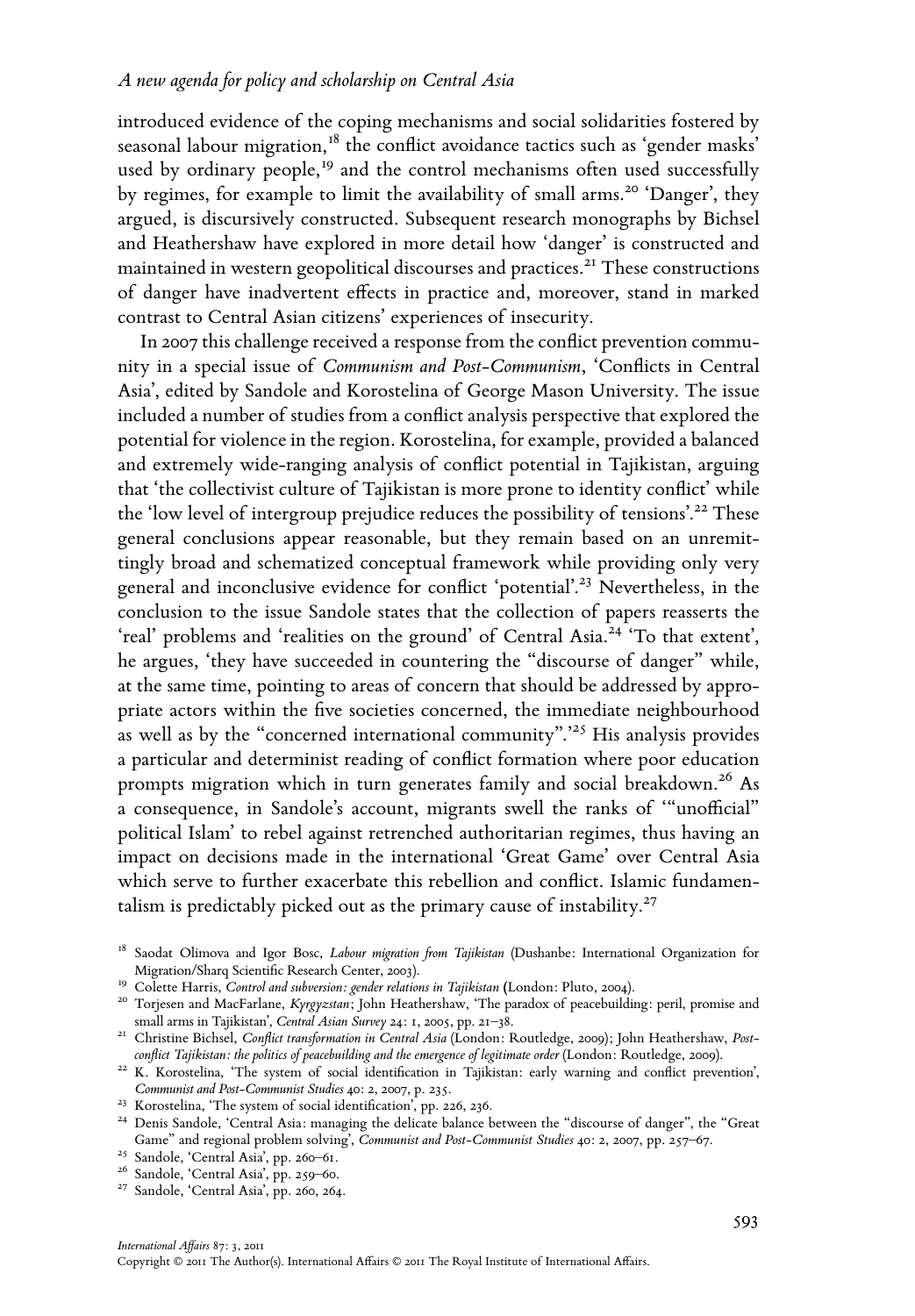The weakness of Sandole's account lies in his failure to acknowledge the role of interpretation (and, within that, predilections and presuppositions), which infers conflict potential from Central Asia's 'problems'. This is not to say that Central Asia does not face difficulties and insecurities; however, protagonists of the *discourse of danger* derive their claims and contentions in accordance with a preconceived and self-referential discourse of danger that identifies threats to westerners while failing to appreciate the insecurities that are felt and experienced by Central Asians.<sup>28</sup> The latter may relate less to the 'problems' identified by the discourse of danger than to the structural violence generated by capitalist restructuring and nationalist boundary-making.29 Moreover, religious extremism (including Islamism), organized crime, illicit trafficking and home-grown terrorist plots are aspects of social life not only in Central Asia but in most parts of the world, including western states. The issue is the social and political significance of these activities—that is, how they are practised and institutionalized in daily life, how they are controlled or coopted by the state, and to what extent they foment conflict or cooperation in society. The deterministic reading proffered by Sandole, in which underdevelopment naturally leads to conflict, is not justified by the evidence and serves to muddy the waters further. Other analysts emphasize the relative weakness of Islamism in a region that remains a relatively barren ground for religious extremism and the relative lack of conflict between great powers in the so-called 'New Great Game'.30

It is, then, a pre-existing geopolitical discourse of danger that provides the primary basis for Sandole's arguments. We turn now to outline the three dimensions of this discourse.

## Obscuring space: the erasure of Central Asia in *The West Wing*

#### *Obscure*

1 dark, dim, gloomy, dismal;

2 not clear or plain to the mind; vague, uncertain; not easily understood; not clearly expressed.<sup>31</sup>

The first feature of the western geopolitical gaze that we identify is that of the obscure. Our use of this marker needs some clarification. Here we use 'obscurity' as a (negative) feature which is ascribed to Central Asia in popular and practical discourses where the near total knowledge of the limits and characteristics of space is assumed to be both attainable and desirable. That Central Asia, according to such analysis, is particularly distant, inaccessible and unintelligible itself presents a danger that must be guarded against.

<sup>&</sup>lt;sup>28</sup> Heathershaw and Torjesen, 'Discourses of danger'.<br><sup>29</sup> Nick Megoran, 'The critical geopolitics of the Uzbekistan–Kyrgyzstan Ferghana Valley boundary dispute, 1999–2000', *Political Geography* 23: 6, 2004, pp. 731–64. <sup>30</sup> David Lewis, *The temptations of tyranny in Central Asia* (London: Hurst, 2008); Kathleen Collins and William

Wohlforth, 'Central Asia: defying "Great Game" expectations', in R. J. Ellings and A. L. Friedberg, eds, *Strategic Asia 2003–2004: fragility and crisis* (Seattle, WA, and Washington DC: National Bureau of Asian Research, 2003),

pp. 291–317. <sup>31</sup> *Shorter Oxford English Dictionary*.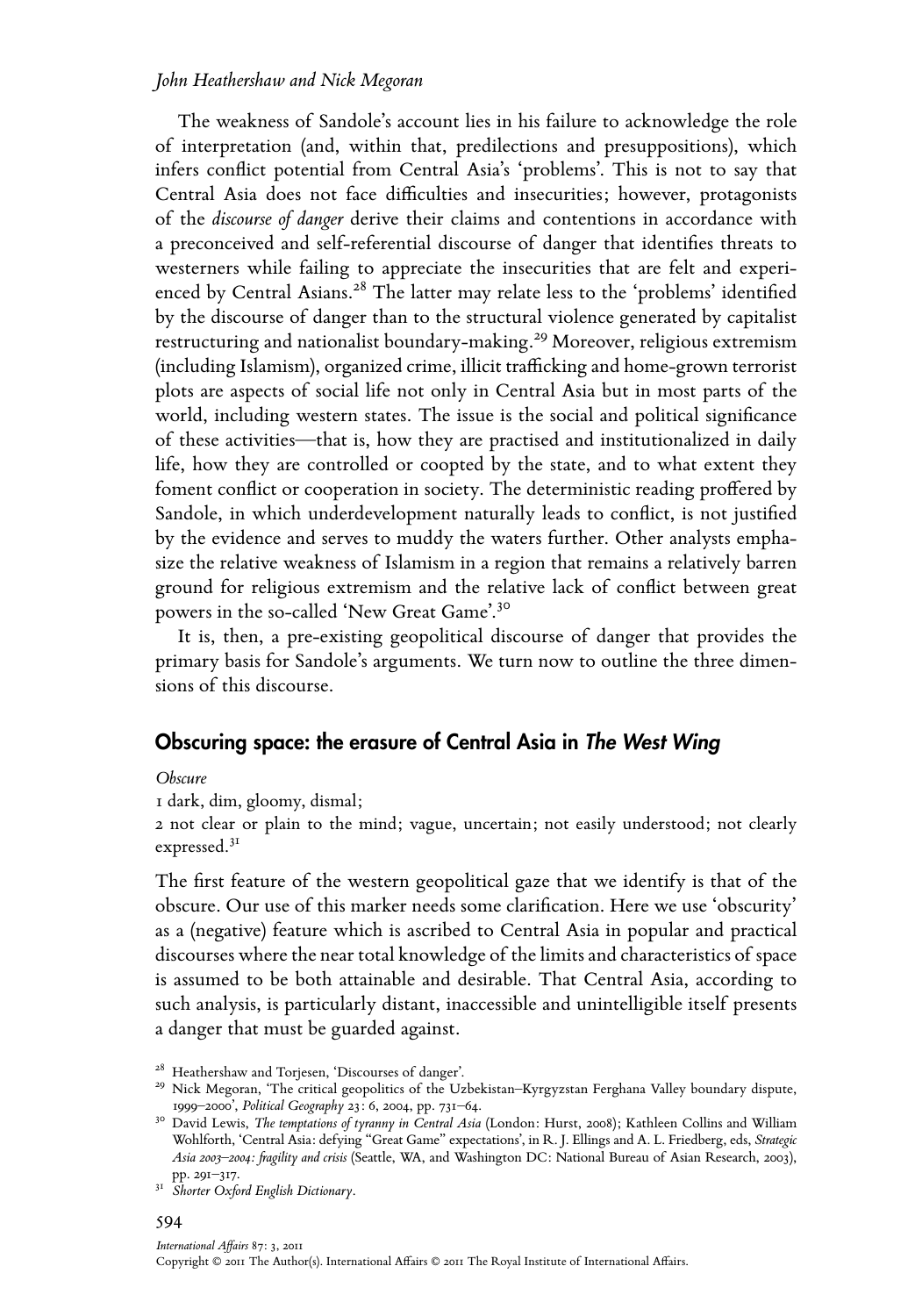## *A new agenda for policy and scholarship on Central Asia*

Central Asia's supposed obscurity is perhaps the most distinct feature of all geopolitical imaginings of the region generated by formal, practical or popular actors. This study affords little space to compare the obscurity inscribed to Central Asia to that apportioned to other regions of the world that are also considered distant or untamed. Suffice it to say that the earlier colonial discourses—often drawn on by the purveyors of western popular culture to represent a region—are, in the Central Asian case, marked by assumptions of distance, loss and unpredictability. The 'Great Game' evokes these features, particularly as republished accounts of British and Russian explorers are picked up in contemporary accounts of the 'New Great Game'.32 However, Central Asia remains especially distant as one of the few regions of the world where western colonies have never been established, and where debates over responsibility, racism and guilt have not been broached. It is thus especially important to study the means and ramifications of Central Asia's representation as a particularly obscure locus of danger and threat.

Aaron Sorkin's *The West Wing* was an extremely popular and critically acclaimed television series, running from 1999 to 2006, which represented life in the fictional White House of President Jed Bartlett (played by Martin Sheen). Its audience, which reached 15–20 million at the height of its fame, was largely composed of the wealthy, professional, urban and 'liberal'.33 Sorkin argues that in creating the series he sought to represent an idealized version of Washington politics for a learned audience.34 Thus, *The West Wing* has been dismissed as 'The Left Wing' by some conservative commentators.<sup>35</sup> At the same time, the Bartlett White House's liberal idealism is contained within the parameters of a particular representation of the practical realities of American politics under the limits of the constitution, bureaucratic constraints, the separation of powers, a partisan party system and powerful special interests. This portrayal of the US government is credible if not realistic and is all the more important for its opinion-forming functions. As one analysis of *The West Wing* argues, 'popular culture matters and provides the basis of what many people believe about the world in which they live'.36

The post-Soviet Central Asian states provide three storylines across the seven seasons of *The West Wing*. Two of these constitute sub-plots within single episodes, while the third—a major international armed conflict in Kazakhstan—is a significant narrative running through the final season. In addition to these three plotlines there are a few passing mentions of Central Asian states. Without exception these depictions are consistent with a general portrayal of Central Asia in *The West Wing* as obscure, uncertain and thus dangerous. What each of these representations of

<sup>32</sup> Zbigniew Brzezinski, *The grand chessboard: American primacy and its geostrategic imperatives* (New York: Basic Books, 1997); S. Frederick Starr, 'Making Eurasia stable', *Foreign Affairs* 75: 1, 1996, pp. 80–92. For a discussion see Matthew Edwards, 'The New Great Game and the new great gamers: disciples of Kipling and Mackinder', *Central Asian Survey* 22: 1, 2003, pp. 83–102. <sup>33</sup> L. Elber, '"West Wing" at ratings crossroads', Associated Press, 22 Oct. 2002, http://www.b4a.healthyinterest.

net/news/000172.html, accessed 31 July 2009.<br><sup>34</sup> Interview with Aaron Sorkin, Season 1, DVD box-set special feature.<br><sup>35</sup> Stephen Armstrong, 'The war on culture', *New Statesman*, 21 May, http://www.newstatesman.com/arts-

culture/2007/05/west-wing-sorkin-television, accessed 31 July 2009. <sup>36</sup> Simon Philpott and David Mutimer, 'Inscribing the American body politic: Martin Sheen and two American

decades', *Geopolitics* 10, 2005, p. 338.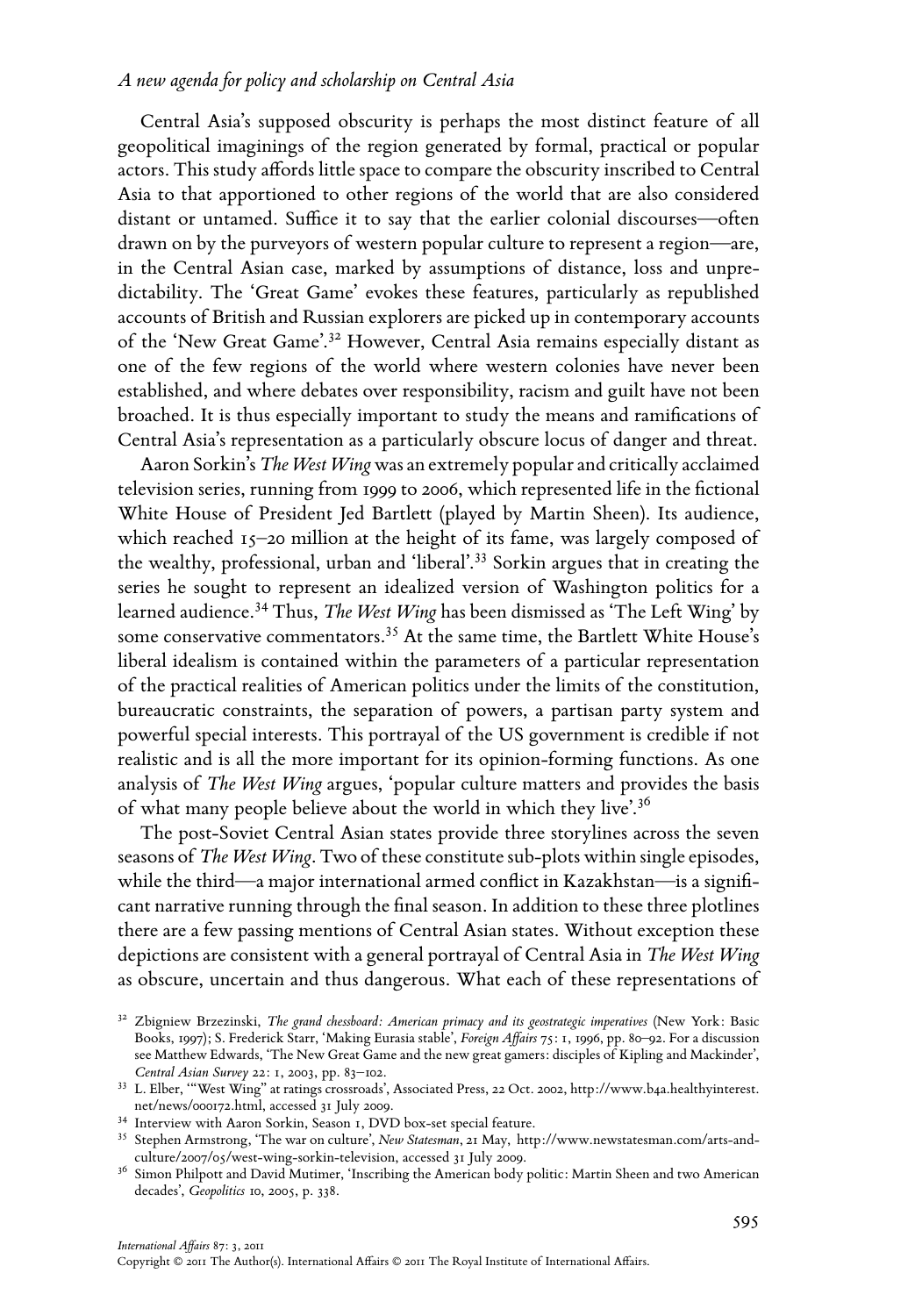the region shows is that uncertainty and obscurity have specific ramifications for how we imagine policy and practice towards Central Asia.

Central Asia's first appearance in *The West Wing* is found in 'The Leadership Breakfast' (season 2, episode 11, first broadcast on 10 January 2001), where the failure of an otherwise extremely knowledgeable character, Sam Seaborn (Rob Lowe), in conversation with a powerful columnist, to distinguish between Kazakhstan and Kyrgyzstan (and the latter's putative nuclear arsenal), leads to embarrassment. Sam later realizes his mistake in discussion with a colleague, Donna Moss ( Janel Moloney), and is clearly crestfallen:

*Sam*: Kyrgyzstan's on the side of a hill near China and has mostly nomads and sheep. *Donna*: Well maybe there are nuclear weapons in Kyrgyzstan. *Sam*: There are barely pots and pans in Kyrgyzstan.

The confusion later in the episode turns farcical as Sam asks Donna, when she meets the columnist at an art gallery later in the week, to drop into the conversation that he had obviously meant Kazakhstan.

On the one hand, of course, this comic sub-plot is merely light relief alongside the tension of serious matters of state and international affairs. On the other hand, we suggest that it is no coincidence that it is Central Asia that proves beyond the limits of even Sam Seaborn's knowledge. Post-Soviet Central Asia is consistently represented by journalists, commentators, travel writers and filmmakers as 'lost', 'unexplored' or 'distant'. This treatment of Central Asia as a popular geopolitical object is hugely important. In that it is naturally mistaken or misunderstood, Central Asia remains in tension with modern international and geopolitical discourses that demand intelligible and fixed boundaries, insides and outsides. Central Asia's failure, from this perspective, to abide by these certainties of the modern age enables its actors and institutions to be diminished and discounted: Central Asia is written and read as an opponent to our ideals, but an opponent whose character remains indistinct. This othering situates the region on the fringes—'on the side of a hill', without 'pots and pans'—and thus geostrategically unimportant.

The apparent obscurity of Central Asia is particularly pronounced in its second significant appearance in *The West Wing* (season 6, episode 3, first broadcast 1 November 2004), entitled 'Third Day Story'*,* where the government of Turkmenistan is treated as a Scaramouche figure, seeking to scupper US attempts to organize a peacekeeping mission. Amid lots of jokes regarding the apparent idiosyncrasies of real-life President Niyazov's cult of personality, the Turkmen government is easily dismissed and ultimately circumvented by the White House. Here, as is true across all treatments of the region in *The West Wing*, no recognizably Central Asian characters actually feature in an episode in which Central Asia is represented, a feature termed by Bichel 'the cinematic erasure of Central Asia'.<sup>37</sup>

<sup>37</sup> Anthony Bichel, 'Air Force One: the cinematic erasure of Central Asia', *Central Asia Monitor* 2, 1998, pp. 6–19. *The West Wing* is not exceptional in being a TV serial drama in which occasional episodes foreground danger emanating from a thinly depicted Central Asia. Other examples are *The Agency* (CBS, 24 Feb. 2003) and *Spooks* (BBC1, 18 Oct. 2004), episodes of TV serial dramas about counterterrorist operations against mainland threats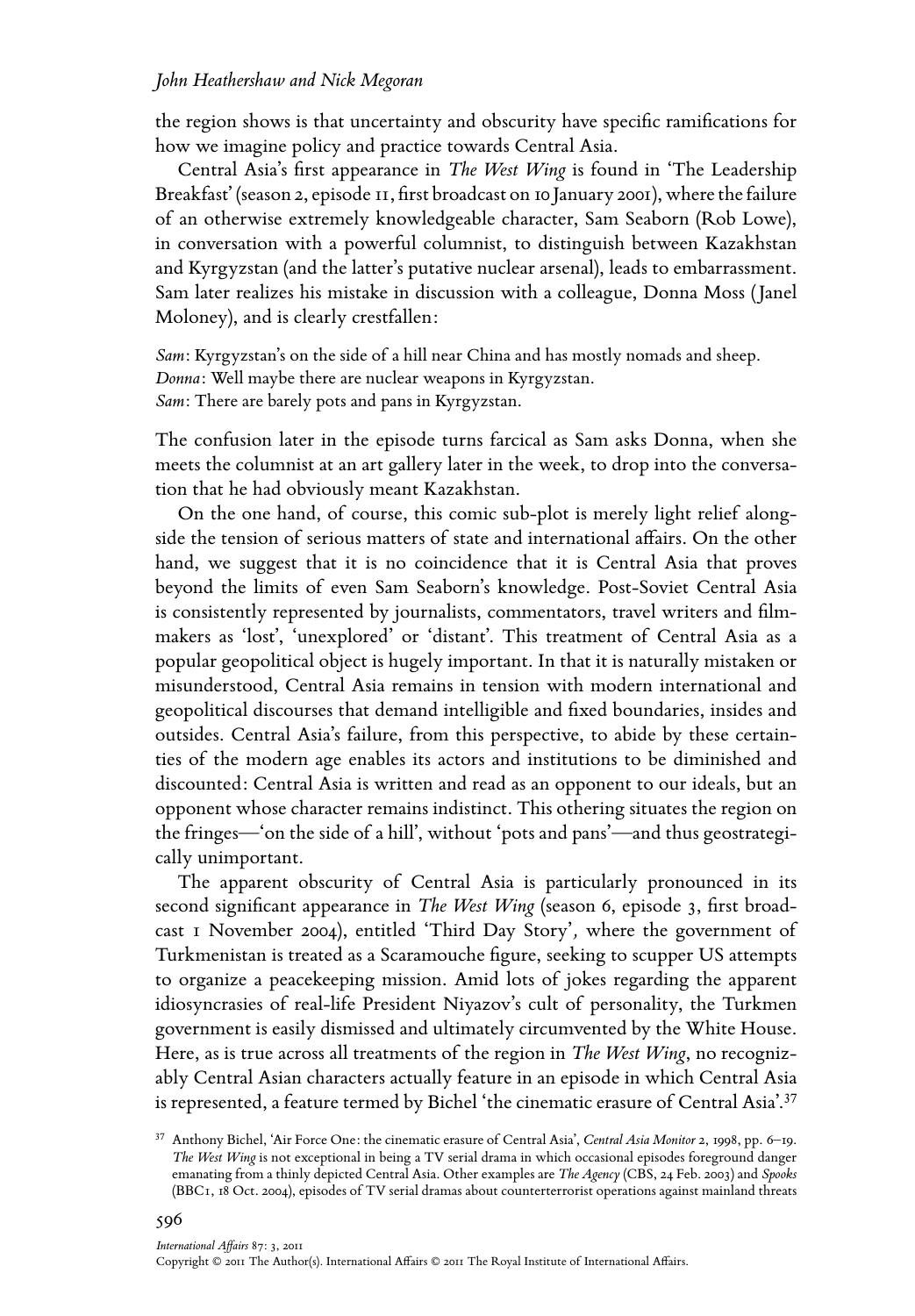According to this vision, however exotic and intriguing they may prove as dinnertime conversation topics, Central Asians can often be dismissed as inexplicable and idiosyncratic when it comes to matters of real geopolitics.

The distinct lack of Central Asian characters and agendas is continued in the third and much longer regional storyline, which takes place across most of *The West Wing*'s final **s**eason. But while Central Asia itself remains distant and indistinct, its danger to the West becomes pronounced. Broadcast in 2005–2006**,** these episodes feature a plot to assassinate the fictional President Isatov of Kazakhstan (once again mistaken at first, this time for Uzbekistan) and a regional oil company head which leads to a rigged election, civil conflict ('the Kazakh people are rioting in the streets because they've been screwed out of an election') and the invasion of the country by China and Russia (a 'war over oil'). The two Great Powers are kept apart only by a massive American intervention of around 150,000 troops. As C. J. Cregg (Allison Janney, who plays White House chief of staff ) comments, 'I'm trying to keep China and Russia from annihilating the Northern Hemisphere over oil in Kazakhstan.'

This 'New Great Game' plotline is fascinating in that it shows how an obscure or unknown Central Asia is made known in terms of established international and geopolitical dogmas of national security and conflict resolution. The assigned roles of the protagonists reflect the key tenets of geopolitical thinking in the West.<sup>38</sup> China and Russia are inscribed as essentially conflicting powers competing over finite and scarce resources.39 The United States, meanwhile, is portrayed as having its own alternative set of interests but is also assigned the benign personality of a normative actor in the role of third-party peacemaker. National elites remain in the shadows, corrupted and controlled by great powers, and completely indifferent to the rights and welfare of their peoples. Finally, the peoples of Central Asia remain hidden from view and inscribed with the imagined universal human desire for political transition to democracy. The evident geopolitical significance of Central Asia—a clear and present danger to the West—is somewhat in contrast with the rendering of confusion, distance and even absence found in the previous two examples. However, in deploying this 'New Great Game' storyline *The West Wing* writers highlight how an obscure Central Asia can spring incredible surprises on the West. Moreover, while this plotline might not be accepted in the imperative sense—not least because the apparent obscurity of Central Asia makes it unthinkable to all but the most hyperbolic of New Great Gamers that the United States could be involved in a war there—it can be seen as indicative and, to some extent, constitutive of the western geopolitical imaginary. The roles inscribed in the storyline are not at all dissimilar to the roles identified in the geopolitical scripting of

originating in Central Asia conducted by the US and UK secret services respectively. In the former, the only Central Asians who feature are terrorists in Tashkent and a prostitute who makes a cameo appearance in

Washington.<br><sup>38</sup> See section below on 'Orientalizing space'.<br><sup>39</sup> China's role is a variation on Great Game thinking in that it is assigned a pro-democracy position brought about by the inclusion of ethnic Chinese pro-democracy movements and 'Chinese enclaves' in Kazakhstan. However, this position is represented as derivate of wider geopolitical interests which themselves are determined by a need to secure supplies of oil.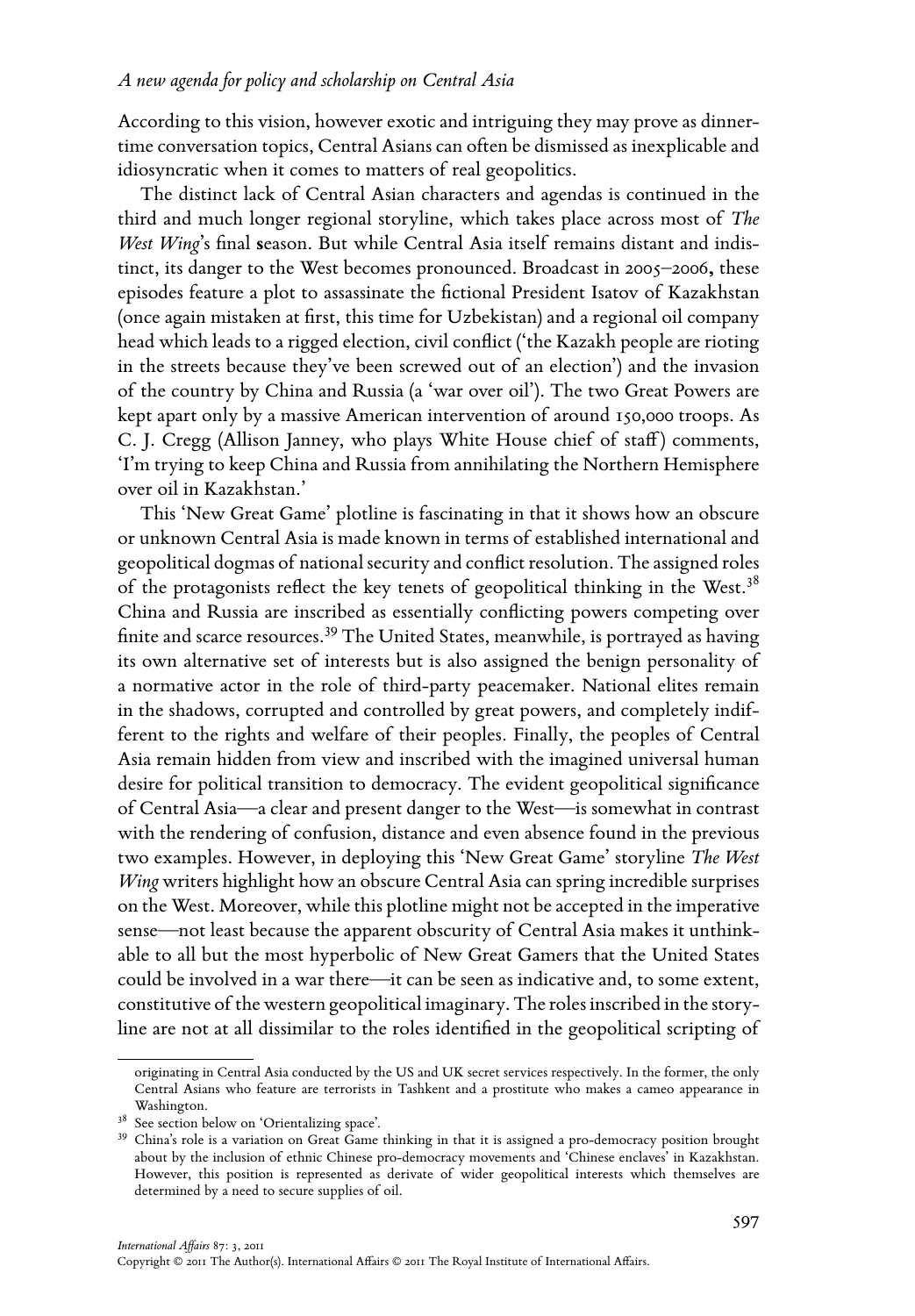the region by the western press during the two most prominent political events of 2005, Kyrgyzstan's 'Tulip revolution' and Uzbekistan's 'Andijon massacre'. Both events were widely and spuriously interpreted in the press as popular struggles for democracy repressed by authoritarian governments and disregarded in great power politics despite superficial western pressure for reform. In that Central Asia is an obscure and uncertain place it presents dangers towards which western powers remain indifferent, understandably but at their peril.

## Orientalizing space: Washingtonian security analysis

#### *Oriental*:

1 belonging to or situated in the eastern part of the sky.40

The second feature of geopolitical discourse on Central Asia is that of the oriental other. Orientalism has long genealogical roots that are inextricably intertwined with experiences of colonialism, particularly in the Middle East.<sup>41</sup> Myer has shown how western Sovietological writing on Central Asia orientalized the subject specifically in terms of a colonized people—albeit represented as fractious subjects rather than passive recipients of imperial largesse.<sup>42</sup> The narrative of Sovietological writing is problematic, as is now widely acknowledged, given the often simplistic assumptions of a pre-Soviet, traditional and Asiatic people conquered and subordinated by European masters. However, the new-found concern of some parts of the academy with post-colonial complexity has not precluded orientalist representations of Central Asia in popular culture, policy formulation and practice, and even certain 'policy-relevant' academic circles. Today, the Asianness of Central Asia is understood internationally in terms of the maxims of the 'war on terror'.

In this section of the article we will argue that, since gaining independence from the Soviet Union, Central Asian states have been increasingly represented as comparable with their neighbours to the south, in particular Afghanistan and Pakistan, rather than to their European former Soviet compatriots. We make this point by exploring the writings of a Washington-based community of security analysts who are part of, or act as consultants for, US defence establishments. These writings correlate with broader academic debates about the regional framing of Central Asia, and the development of cartographic visions of Asia as threatening. We will argue that international security discourse on the five post-Soviet states orientalizes them as prone to 'Afghanicization' and as an extension of the wider region of the Middle East and/or Asia.

The region's significance for international security derives from a spatial imagination and territorial reasoning that situate Central Asia on the 'front line' with Afghanistan, and even as part of the same region.43 Such accounts identify Central

<sup>&</sup>lt;sup>40</sup> Shorter Oxford English Dictionary.<br><sup>41</sup> Edward Said, Orientalism (New York: Vintage, 1979).<br><sup>42</sup> William Myer, *Islam and colonialism: western perspectives on Soviet Asia* (London: Routledge/Curzon, 2002).<br><sup>43</sup> S. Nei

pp. 447–61; Fiona Hill, 'The United States and Russia in Central Asia: Uzbekistan, Tajikistan, Afghanistan, Pakistan, and Iran', paper produced for the Aspen Institute Congressional Program, Aug. 2002, p. 17; Elizabeth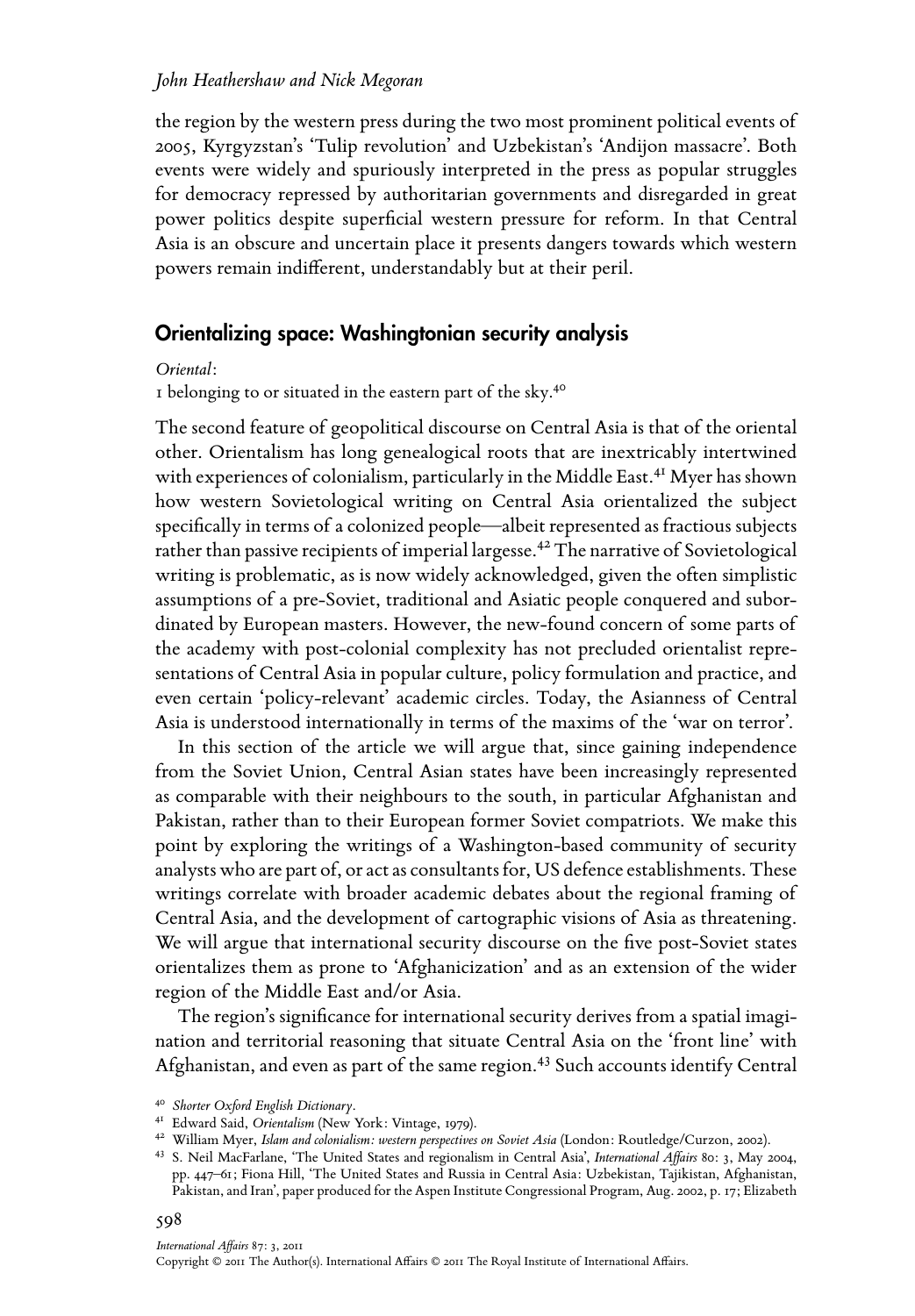Asia as an especially perilous and porous region of the world. In respect of its link to the south, it is described by the head of the Strategic Studies Institute of the US Army War College as a 'key theatre in the war on terror',<sup>44</sup> which according to Giragosian, 'has acquired a new strategic relevance'.45 This coming together of South Asia and Central Asia is not merely a matter of military logistics but one of the region's geopolitical character.

The coupling of South Asia and Central Asia in US foreign policy is thus about more than the consequences of the Afghanistan intervention and the use of bases in Kyrgyzstan and Uzbekistan. A pre-existing conception of Central Asia as essentially Asiatic and anti-Soviet has combined with the tumult of events since 9/11 to link Central Asia with Afghanistan in the structure of American foreign and defence policy-making. According to Assistant Secretary for European and Eurasian Affairs Elizabeth Jones, 'since 9/11 US strategic interests in the region have focused on anti-terrorism, especially the elimination of terrorist and other destabilising groups'.46 This led to a massive increase in the US strategic role following 9/11 in the establishment of the Ganci (Manas) and Kharshi–Khanabad military bases, and overflight rights across Tajikistan and Turkmenistan. Hill notes: 'The primary American interest is in security, in preventing the "Afghanicisation" of Central Asia and the spawning of more terrorist groups with transnational reach that can threaten the stability of the interlocking regions and strike the United States.'47 Such thinking has even contributed to an internal reorganization of the US State Department. By late 2005, Jones's department of European and Eurasian Affairs had lost responsibility for the region, which had been incorporated into a South and Central Asian section. This shift was foreshadowed by the moving of the Central Asian region from the Pentagon's Atlantic Command to its Central Command (CENTCOM) in October 1999. In itself this bureaucratic change reflects US thinking about Central Asia as a region apart from other former Soviet Slavic states, thinking that may be rooted in Sovietological conceptions of the Russian/Soviet empire. Further research would need to be conducted to establish the role of discourse alongside bureaucratic, technical or logistical factors that may have combined in bringing about this shift. However, there is no question that this geopolitical conception both predates the shift and has subsequently helped justify it. It is easier, for example, to understand why Washington-based analysts may believe Russia's role in the region is decreasing and peripheral if they see Central Asian states as more culturally and politically akin to Pakistan or Afghanistan than to Belarus or Georgia.48

This geopolitical coupling of Central Asian states with Pakistan and Afghanistan has an important corollary in academic debates about the 'regionness' of

Wishnick, ed., *Strategic consequences of the Iraq War: US security interests in Central Asia reassessed* (Carlisle, PN: US Army War College, Strategic Studies Institute, 2004).<br>
<sup>44</sup> Douglas Lovelace, 'Foreword', in Wishnick, ed., *Strategic consequences*, p. iii.<br>
<sup>45</sup> Richard Giragosian, 'The strategic Central Asian arena', *China and Eurasi* 

Centre, no. 13, May 2004).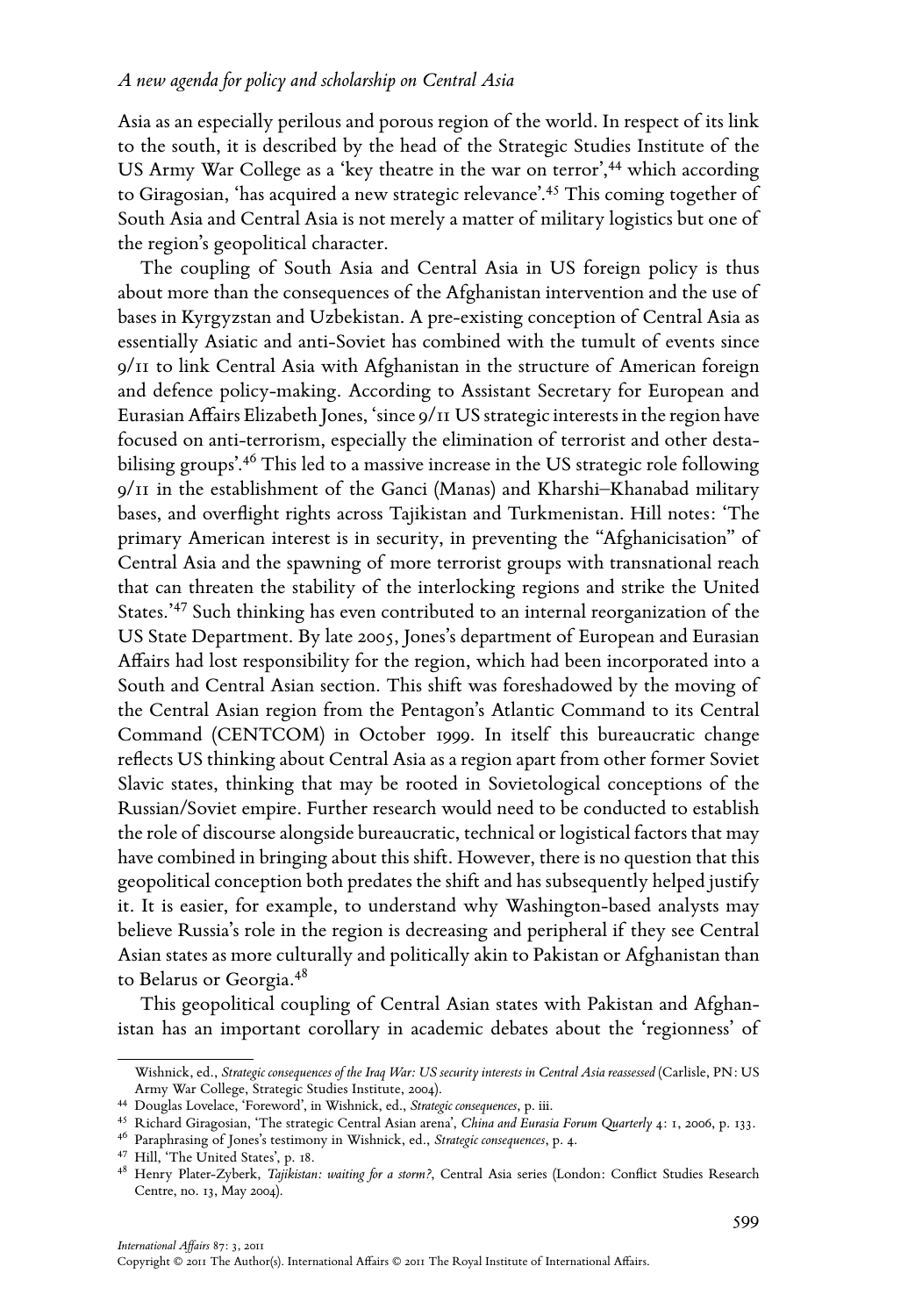Central Asia, with some arguing that Central Asia should be coupled with Europe as part of Eurasia and others emphasizing its oriental or Asian location. For the editors of the journal *Eurasian Geography and Economics*, the idea of Eurasia stresses the region's commonalities with Russia and post-socialist states in Europe. For advocates of the doctrine of Eurasianism, the region is essentially linked to Russia and Siberia as the heir of a unique civilizational destiny that is neither properly Asian nor properly European.<sup>49</sup> Schoeberlein's 'Central Eurasia' strips the region of most of Eurasia's European space, adding Afghanistan and Iran.<sup>50</sup> Starr prefers the label 'Greater Central Asia'.51 Amineh's 'Greater Middle East' goes further, cleaving Turkestan from Russia and viewing it as part of a region that encompasses the Middle East, North Africa and part of South Asia.<sup>52</sup> These positions all have academic and/or political premises, agendas and implications, and they are significant for our purposes here in that they make claims for the extent of Central Asia's Asian-ness.

In Washingtonian security analysis, claims based on cultural–historical affinities are buttressed by considerations to do with present security environments. For Thomas Barnett, Professor of Warfare Analysis at the US Naval War College, Central Asia is part of a 'non-integrating gap' (including most of Africa, the Middle East, South America and Pakistan/Afghanistan, but not Russia or Europe), that is dangerous to the 'core' of globalization because of its disconnectedness from it.<sup>53</sup> For Chris Seiple, director of the Washington think-tank the Institute for Global Engagement, using an expression coined by former US Secretary of State Zbigniew Brzezinski and popularized in a famous cover of *Time* magazine, Central Asia sits 'atop the crescent of crisis that rises from North Africa to Central Asia before descending into Southeast Asia'.54 In a similar vein, former US Defense Secretary Donald Rumsfeld identified a 'broad arc of instability that stretches from the Middle East to Northeast Asia' and threatens critical US interests.<sup>55</sup> The affiliation of these writers is significant, illustrating the circulation of ideas between governmental and non-governmental institutions. These ways of knowing Central Asia are also important because, whether on cultural–historical or contemporary security grounds, they detach Central Asia from its post-Soviet spatialization and attach it firmly to Asia. Moreover, in keeping with this orientalizing move, these authors represent the Central Asian republics as dangerous. As we shall consider below, this has important policy implications.

<sup>49</sup> Graham Smith, 'The masks of Proteus: Russia, geopolitical shift and the new Eurasianism', *Transactions of the Institute of British Geographers* 24, 1999, pp. 481–500; O. A. Donskikh, 'Eurasianism as a concept and as an instrument for the formation of geopolitical doctrines and strategies', in *Siberia in focus: proceedings of the* 

<sup>&</sup>lt;sup>50</sup> John Schoeberlein, Setting the stakes of a new society', Central Eurasian Studies Review 1: 1, 2002, pp. 4–8.<br><sup>51</sup> S. Frederick Starr, *In defence of Greater Central Asia* (Washington DC: Johns Hopkins University, Sil

Studies Programme, Sept. 2008).<br><sup>52</sup> M. Parvizi Amineh, ed., *The Greater Middle East in global politics: social science perspectives on the changing geography*<br>6*1 of the world politics, international studies in sociology* 

<sup>&</sup>lt;sup>53</sup> Thomas Barnett, *The Pentagon's new map: war and peace in the twenty-first century* (New York: Berkeley, 2004).<br><sup>54</sup> Chris Seiple, 'Uzbekistan: civil society in the heartland', *Orbis 49*: 2, Spring, 2005, pp. 245–59

<sup>2002),</sup> http://www.nti.org/e\_research/official\_docs/dod/2002/81502DOD.pdf, accessed July 2009, p. 11.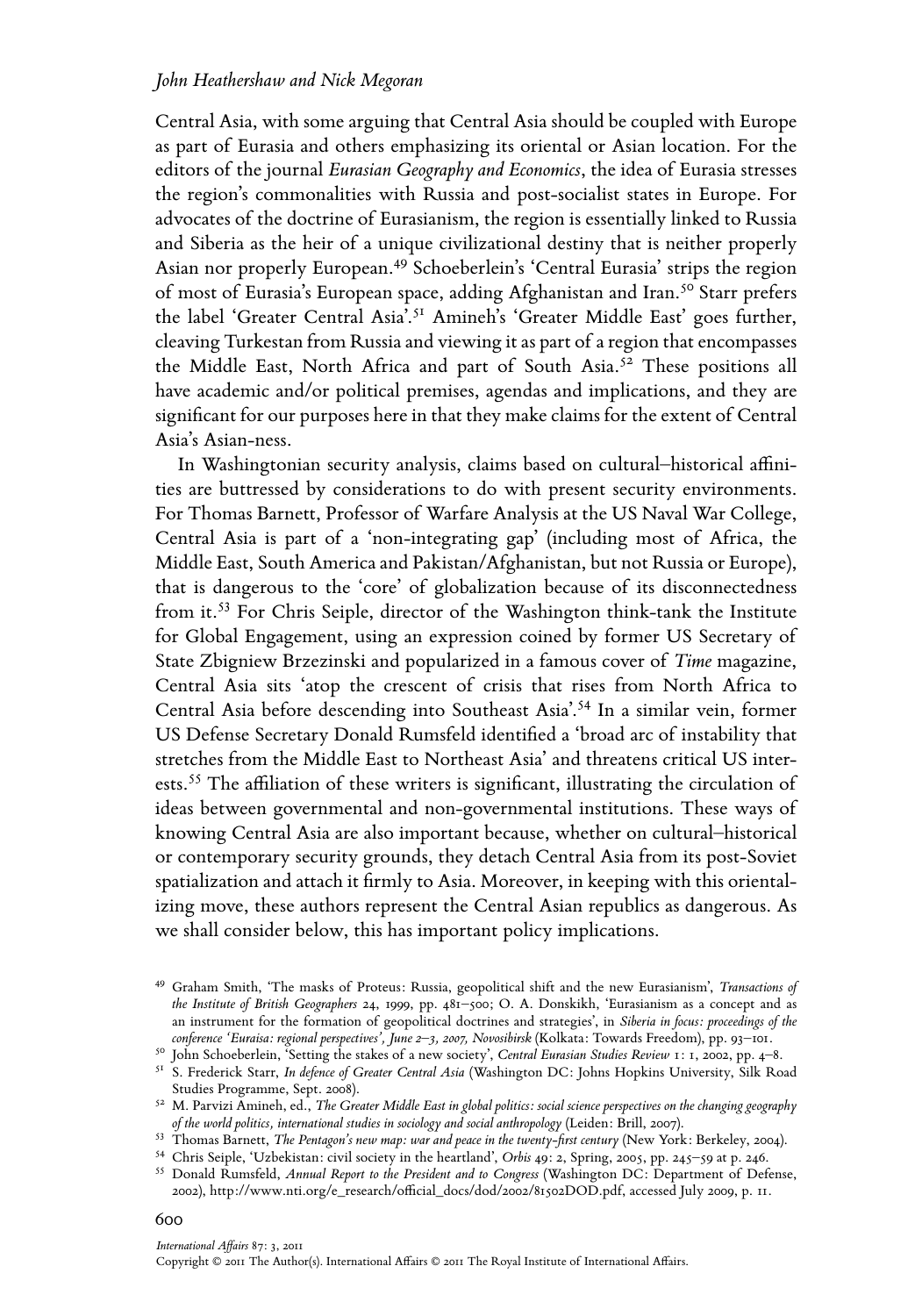## *A new agenda for policy and scholarship on Central Asia*

These examples demonstrate that the process of coupling Central Asia with its southern neighbours is not a natural and expected outcome of the fall of the Soviet Union. Rather, it is a western social construction, constituted via political discourses and acts, which affects American strategic positions and policies towards the region. This geopolitical conception is contested in many ways in local popular and elite discourses. Public opinion surveys in Central Asian states consistently show greater trust in Russia than in the United States. Twenty-firstcentury labour migration flows have reconnected Central Asia to Russia to an extent not seen since mass Central Asian male conscription into the Soviet armed forces, and it is to Russia that thousands of Kyrgyzstani Uzbeks have fled for refuge since the violence in the south of the country that began in June 2010. Similarly, Central Asian elite conceptions of their affinity with Europe meant that the announcement of the reorganization of the State Department in 2005 was greeted with perplexity and disdain by some analysts in the region.<sup>56</sup> That post-Soviet Central Asian regimes are now more often compared with Afghanistan than Belarus is not natural; and, from the perspective of our view of the modern social and political history of the region, and the perspectives of many within the region, it is difficult to understand.

## Fractious space: representing ethnic conflict in the Ferghana Valley

#### *Fractious*

1 Accompanied by breakage or rupture of par;

2 Refractory, unruly; quarrelsome; … 57

We identify as a third dimension of endangerment the representation of Central Asia as *fractious*, and thus both dangerous to the West and in need of reconstruction. The term 'fractious' evokes domesticity, suggesting local or internal rather than global or external conflict. The rendering of Central Asia as obscure, oriental *and* fractious makes it possible for the region to be regarded as dangerous but disregarded with indifference. In this section we will consider how this characterization works in relation to the question of nation-state formation in post-Soviet Central Asia. We concentrate on the perceived threats emanating from two supposed sites of fractiousness in the Ferghana Valley: interethnic conflict and interstate boundary disputes.

In the Ferghana Valley of 1990s Kyrgyzstan, Tajikistan and Uzbekistan, transitologists (see above) particularly feared that the region would be torn apart by ethnic conflict. Identifying what they posited as 'the ethnic basis of the new Central Asian countries',  $5^{\overline{8}}$  they assumed that massively violent ethnic clashes were 'likely to increase in frequency and intensity'.<sup>59</sup> This view was premised

<sup>&</sup>lt;sup>56</sup> Interview conducted by one of the authors with Rashid Abdullo, independent political analyst, in Dushanbe, Tajikistan, June 2005. <sup>57</sup> *Shorter Oxford English Dictionary*. <sup>58</sup> Ralph S. Clem, 'The new Central Asia: prospects for development', in Michael J. Bradshaw, ed., *Geography* 

*and transition in the post-Soviet republics* (Chichester: Wiley, 1997), pp. 171–2. <sup>59</sup> Robert Kaiser, *The geography of nationalism in Russia and the USSR* (Princeton, NJ: Princeton University Press,

<sup>1994),</sup> pp. 370–71.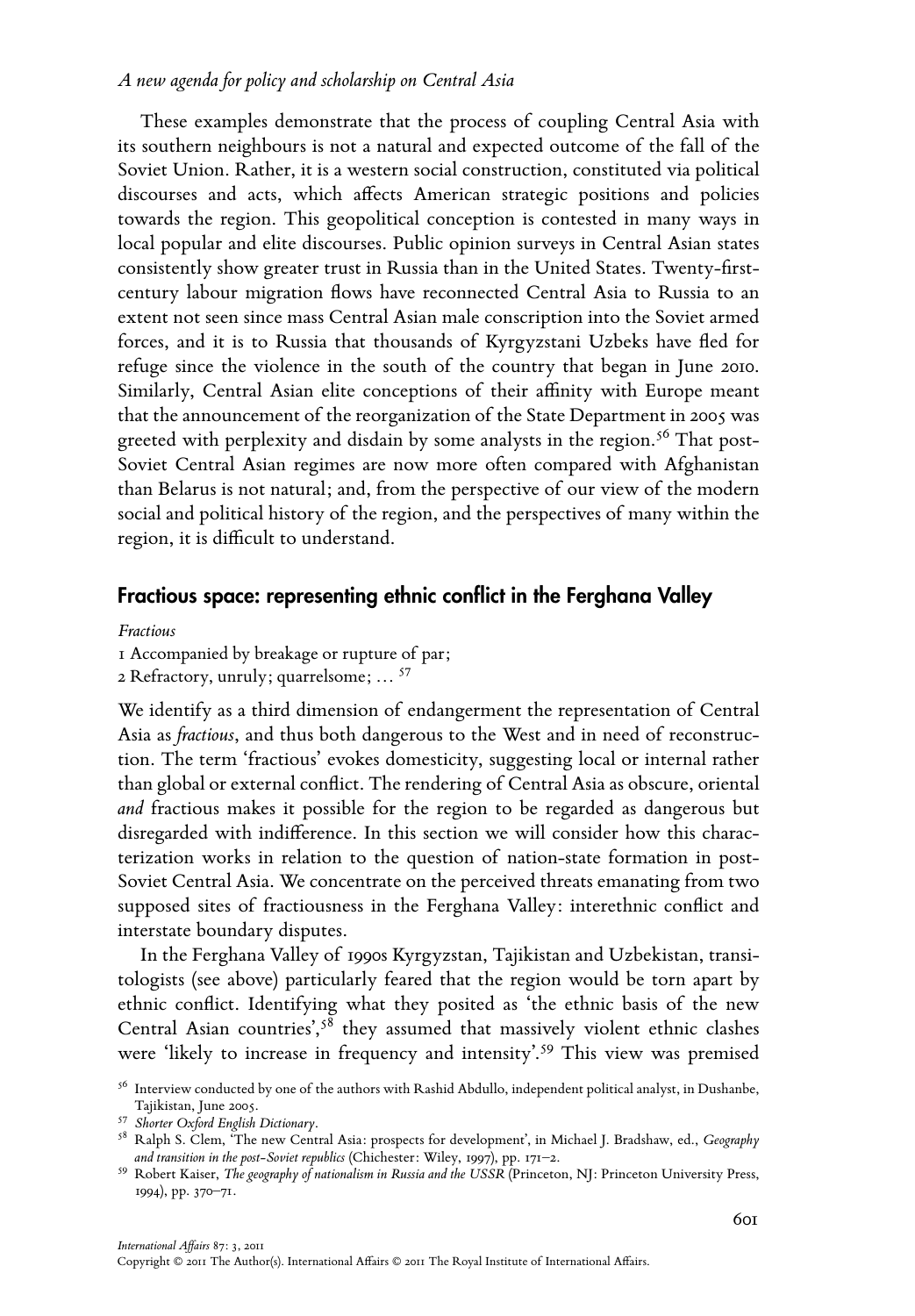upon the assumption that 'ethnicity' was a tangible force that overrode any other social element in mapping out the contours of possible futures. These formulations lacked both any attempt to theorize 'ethnicity' and any solid empirical basis in research. Rather, they almost without exception relied upon a particularly problematic reading of a number of violent incidents in late Soviet Central Asia. Most significant of these were the June 1990 clashes between Uzbeks and Kyrgyz in the Uzgen and Osh regions of southern Kyrgyzstan.<sup>60</sup> These incidents were taken as examples of the 'ethnic discord' which allegedly 'has always been a major feature of the Central Asian landscape'.<sup>61</sup> More significantly, it was widely assumed that because of these 'tensions',<sup>62</sup> 'Central Asia is sure to pass through a chaotic phase of self-assertion of its peoples' identities'.<sup>63</sup>

This 'ethnic conflict' reading of Central Asia as fractious was buttressed by interpretations of boundary problems in the late 1990s and early 2000s as Central Asian republics either began or accelerated the processes of delimiting and demarcating their international boundaries. From late 1998 onwards Uzbekistan paid greater attention to the control of flows of people and goods over its boundary, closing many minor crossing points, rerouting transport links away from cross-boundary sections, stepping up customs and security checks, and even erecting a 2-metre high barbed-wire perimeter fence along large sections of its Ferghana Valley boundary and mining other stretches. These unilateral moves created great inconvenience for many in the borderlands, leading to frustration and anger at crossings, scuffles between residents and soldiers, fatal shootings of smugglers, and the loss of cattle and life and limb in minefields. McGlinchey grouped these various processes and disputes together and labelled them a 'low level border war'.<sup>64</sup> In some academic quarters it thus became received wisdom to ascribe danger to 'the volatile Ferghana Valley', <sup>65</sup> which for Slim was 'in the midst of a host of crises'.66

This academic portrayal of the Ferghana Valley as dangerous-because-fractious was replicated in other sites of discursive production. Many journalists agreed with the concern expressed by the Institute for War and Peace Reporting that 'frontier disputes could sow the seeds of inter-ethnic violence'.67 For *Newsweek*, reporting on tensions at an Uzbekistan–Kyrgyzstan border crossing, a 'volatile cocktail of

<sup>60</sup> Abilabek Asankanov, 'Ethnic conflict in the Osh region in summer 1990: reasons and lessons', in Kumar Rupesinghe and Valery Tishkov, eds, *Ethnicity and power in the contemporary world* (Paris: United Nations University, 1996).<br><sup>61</sup> M. Haghayeghi, *Islam and politics in Central Asia* (New York: St Martin's, 1995), p. 186.<br><sup>62</sup> Daria Fane, 'Ethnicity and regionalism in Uzbekistan', in Leokadia Drobizheva, Rose Gottemoeller, Cath

McArdle Kelleher and Lee Walker, eds, *Ethnic conflict in the post-Soviet world: case studies and analysis* (London: M.

E. Sharpe, 1996), p. 275. <sup>63</sup> P. L. Dash, 'Ethnic tussles in the Soviet Muslim republics', in K. Warikoo and Dawa Norbu, eds, *Ethnicity and* 

politics in Central Asia (New Delhi: South Asian Publishers, 1992), pp. 119–20.<br><sup>64</sup> Eric McGlinchey, 'Powerless in Kyrgyzstan', RFE/RL Newsline, 13 July 2000.<br><sup>65</sup> Anna Matveeva, *EU stakes in Central Asia*, Chaillot pape and Juliette Verhoeven, eds, *Searching for peace in Europe and Asia: an overview of conflict prevention and peacebuilding initiatives* (London: Lynne Rienner, 2002). <sup>67</sup> Ulugbek Babakulov, 'Kyrgyz–Uzbek border tensions', *Reporting Central Asia*, 3 Feb. 2002 (London: Institute

for War and Peace Reporting), http://www.iwpr.org, accessed 31 March 2011.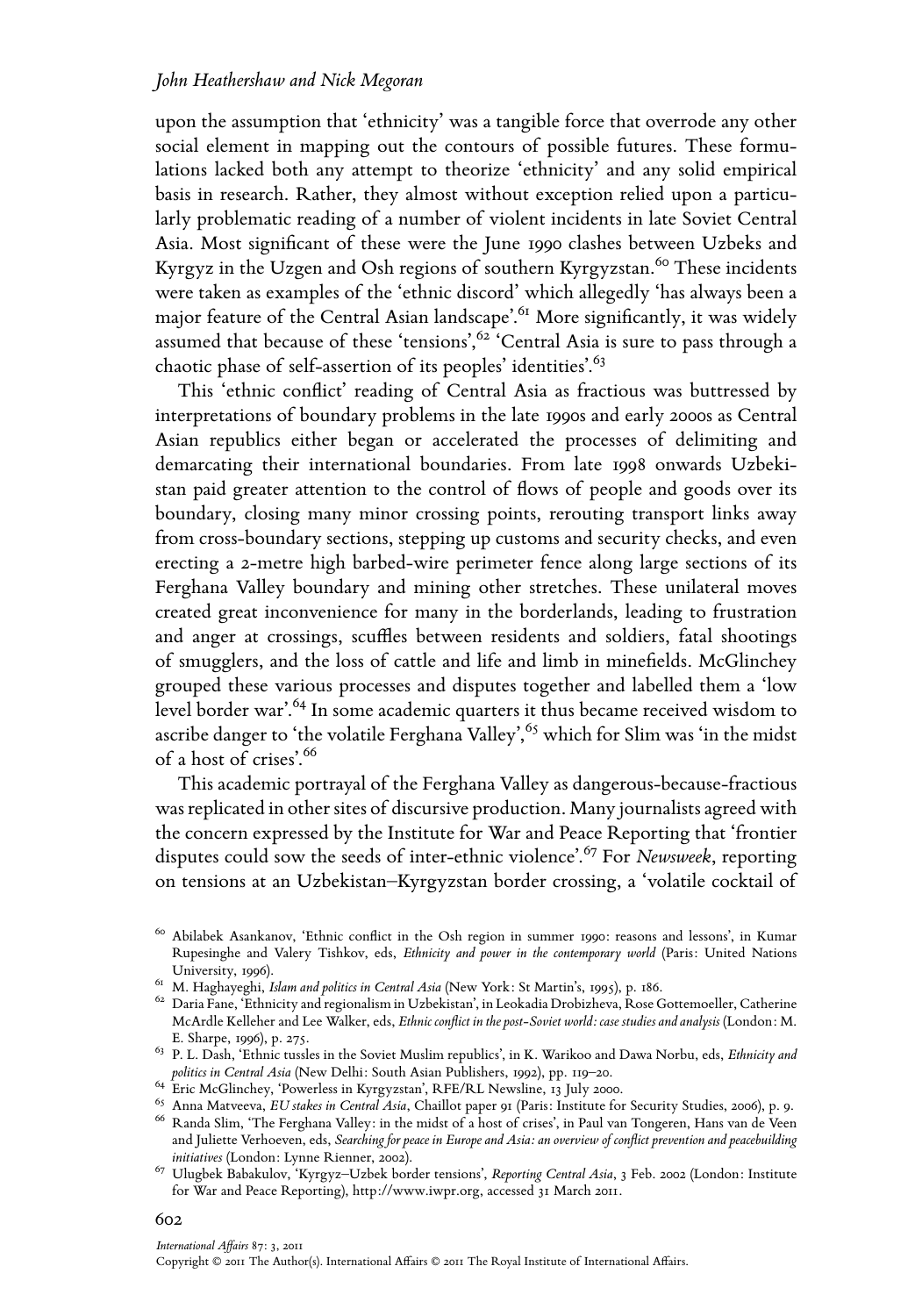Islam, ethnic hatred, drugs and poverty is ratcheting up tensions in the Ferghana Valley'.68 This list, though not exhaustive, was typical of a genre that enumerated the supposed threats the valley was facing, the logic apparently being that simply noting them as coincident in the same place was evidence enough that some great conflagration was inevitable. A number of development reports employed similar logic. The US CPA's 1999 report, *Calming the Ferghana Valley*, although hurriedly researched and poorly edited, nonetheless bore the imprint both of important US think-tanks (the Council on Foreign Relations and the Century Foundation) and of well-known scholars (Barnett Rubin and Nancy Lubin). Animated by a concern that US access to the region's putative petrochemical 'riches' was threatened by the 'vulnerable and tense' Ferghana Valley, the report argued that 'new violence is likely, indeed, almost certain'.<sup>69</sup> The main evidence for such a strong claim is repeated referral back to unconnected incidents such as the 1990 Uzgen–Osh violence and the 1997 assassination of officials in the city of Namangan. Effectively obscuring social processes in the Ferghana Valley, it is ultimately more revealing of American preoccupations, fears and interests than it is of Central Asia.

The geopolitical vision of Central Asia as dangerously fractious found its way into popular geopolitical visions in the UK and US. Imaginary fractious states that were nonetheless recognizably Central Asian featured as the settings for Gary Shteyngart's acclaimed comic novel *Absurdistan* and the 2008 anti-Iraq war Hollywood satire *War, Inc.*, set in 'Turaqistan'.70 Similar, if more sober, portrayals of Central Asia as fractious have framed British television documentaries. In 2002–2003 the BBC ran a series of documentaries/travel films on the Central Asian republics entitled 'Holidays in the danger zone: meet the Stans'. The presenter, Simon Reeve, spent much of his time for the Kyrgyzstan episode in the Osh.

Likewise, the 2002 Channel 4 series 'Twenty-first century unseen wars' focused on the dangerous potential for ethnic tension and border disputes to trigger 'confusing and vicious conflicts' in the Ferghana Valley. The presenter, Sorious Samura, adduced four types of evidence to support his claim. First, he asserted that the population is ethnically mixed, assuming that proximity inevitably leads to conflict. Second, he reminded the viewer that violence had occurred 'already' (in 1990), implying inevitability and continuity. Third, he visited a boundary area where Uzbekistan had blocked off a road and erected a checkpoint. Jumping backwards and forwards over the blockade, remarking excitedly how 'crazy' it is, he informs the viewer that this issue is one that could ignite the tinderbox of the ethnic mix in this densely populated, poor, Muslim area. To bolster this view, he referred to the 1999 attack on parts of Kyrgyzstan and Uzbekistan by the Islamic Movement of Uzbekistan, claiming: 'Two and a half years ago there was an armed rebellion across the Ferghana Valley.' This is a gross distortion, suggesting some widespread, popular uprising, rather than the actions of a small Islamist guerrilla group unrepresentative of popular feeling.

<sup>68</sup> Christian Caryl, 'Declining democracy', *Newsweek* web exclusive, 21 Jan. 2001, http://www.newsweek.com, accessed 21 Jan. 2011. <sup>69</sup> Rubin and Lubin, *Calming the Ferghana Valley*, pp. x, xv–xvi. <sup>70</sup> Gary Shteyngart, *Absurdistan* (London: Granta, 2006).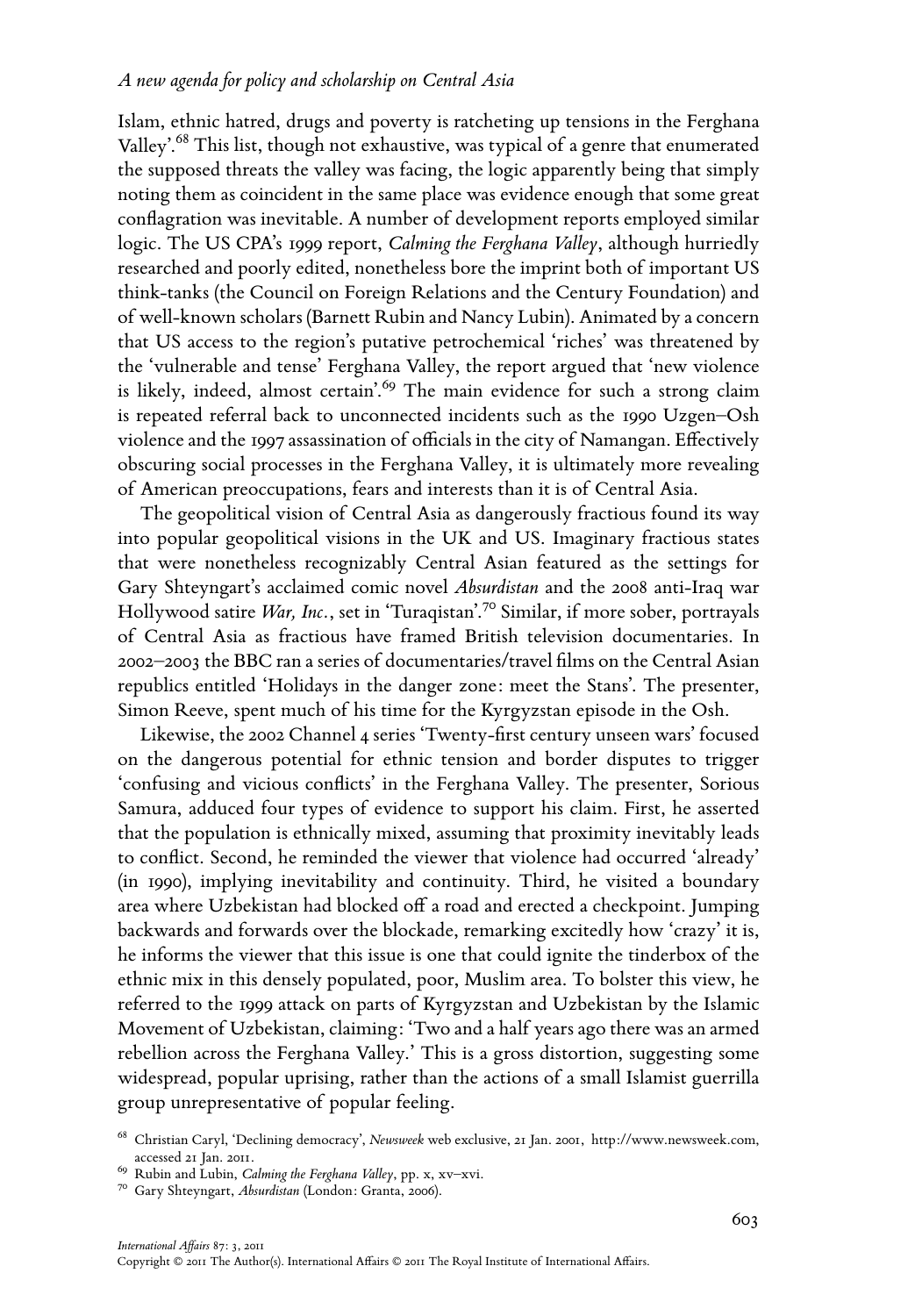Finally, Samura explained conflict in one place by scripting it in terms of other places. 'This could be the next Bosnia, Kosovo or Chechnya,' he asserted. Rather than explain how poorly sketched out social processes and phenomena (such as ethnicity, poverty and migration) could inexorably lead to conflict, he lifted Central Asia and the Ferghana Valley from their actual geographical and historical coordinates by asserting similarities with other fractious places known to the British public through news reporting. Effacing the complex histories and geographies of the Ferghana Valley, his account made no attempt to explain exactly how a particularly boundary or ethnic mix would lead to a war. Like the academic and policy literature that adopts a historical and structural determinism, it simply asserted that violence is probable because ethnic conflicts occurred in the past and the contemporary Ferghana Valley can be considered similar to other fractious places where conflict has occurred. In short, such accounts have no room for *politics*, for the role of ethnic entrepreneurs in inciting violence, or for local state and non-state authority mechanisms for defusing tension.

This crude rendering of ethnic conflict is sustained by a disregard for more rigorous scholarly research that contests its assumptions and conclusions. Schoeberlein argued that 'ethnicity' is a fluid and malleable social process in Central Asia, from which conflict scenarios could not be easily read.<sup>71</sup> Smith was not alone in observing that 'If the cases of inter-ethnic violence are mapped over the period of the post-Soviet transition, it is clear that the occurrence of new violent ethnic conflicts has declined sharply since the early 1990s.'72 Megoran demonstrated how 'border disputes' were not simply existing political realities, but processes constructed within contested domestic political discourse with no necessary link to ethnic conflict.73 In his study of boundary issues in Central Asia, Polat observed that Central Asian states have 'for the most part resolved the issues virtually on all fronts through sustained efforts since independence'.74 Indeed, as it turned out, warnings of widespread ethnic fracture proved wide of the mark, based as they were on mis-theorized conceptions of ethnicity and weak or absent empirical research.75 Moreover, organized political violence in the Ferghana Valley since 1990 has tended to be directed against oppressive state structures, or has occurred in the aftermath of the fall of those structures. This suggests that, while physical danger and structural violence are very much a part of life in the region, the particular account of conflict and insecurity offered by the discourse of danger where Central Asia is represented as obscure, oriental and fractious—is inaccurate. A more complex story of modern social and political conflict must be told.

<sup>&</sup>lt;sup>71</sup> J. Schoeberlein-Engel, 'Identity in Central Asia: construction and contention in the conceptions of "Ozbek", "Tajik", "Muslim", "Samarqandi" and other groups', PhD diss., Harvard University, 1994.

<sup>&</sup>lt;sup>72</sup> Graham Smith, *The post-Soviet states: mapping the politics of transition* (London: Arnold, 1999), p. 227.<br><sup>73</sup> Megoran, 'The critical geopolitics of the Uzbekistan–Kyrgyzstan Ferghana Valley boundary dispute'.<br><sup>74</sup>

dispute', *Europe–Asia Studies* 59: 2, 2007, pp. 253–77.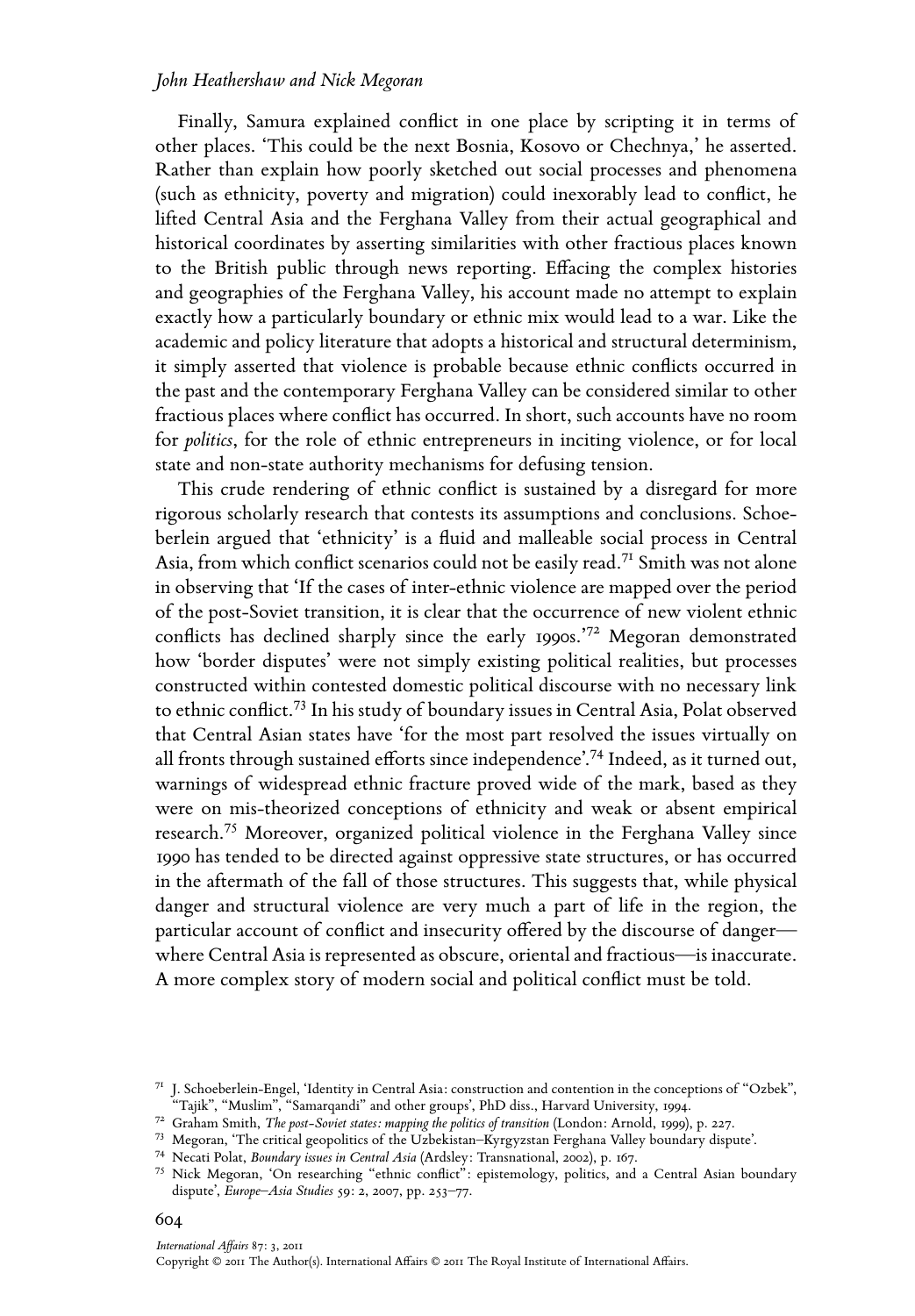# The policy and practice of the discourse of danger

Notwithstanding criticism of ethnic conflict analysis from within the academy, some academics, policy-makers and journalists have continued to apply its categories. That the western geopolitical vision regards Central Asia as obscure, oriental and fractious is of great importance when we consider the policy implications of the discourse of danger. These are seen most clearly in the Ferghana Valley region discussed above. This section considers the ethnic violence in Osh in June 2010 before going on to look at how the discourse of danger has affected western development policy with respect to conflict resolution and security assistance in the region.

# *What about Osh?*

Doesn't the horrendous Kyrgyz–Uzbek violence in Osh and Jalalabat in June 2010 prove that our argument is wrong, and that those who predicted largescale violence in the Kyrgyzstani parts of the Ferghana Valley were right? To begin responding to this important objection it is first necessary to recognize the present limits of our knowledge. It is reckoned that several hundred people were murdered, and numerous businesses and homes looted and destroyed by arson. Some 185,000 Uzbeks sought temporary refuge in neighbouring Uzbekistan, and many Kyrgyz families fled elsewhere in Kyrgyzstan. As a semblance of order returned the mass killings ended, but subsequently kidnap, extortion, robbery, arbitrary arrest, dubious trials of suspects, and one-sided and hysterical media reporting have created a climate of fear that is leading large numbers of Uzbeks to seek temporary or permanent refuge abroad. The trigger of the violence is unknown, with rumours and allegations about careful planning beforehand being spread by people on all sides.

Having noted this, we would make two points. The first is theoretical. We are suggesting, with critical geopolitical theory, that representations of Central Asia as dangerous are important: they are not just superficial reflections or distortions of deeper realities, but part of those realities. This has been clearly demonstrated by the continuing aftermath of the Osh violence, which in some ways is even more troubling than the initial violence itself. In the weeks following the violence of June 2010, international organizations and media outlets generally narrated an account of Uzbeks endangered by Kyrgyz state and society: some depictions employed words like 'pogrom' and 'genocide'.76 In keeping with the features of the discourse of danger, some western reporting suggested that the violence was historically and ethno-culturally predisposed, if not determined, with headlines such as 'Stalin's deadly legacy' and reference to the 'ethnic boiling-pot of Central Asia'.77 Kyrgyz society, following such reports through the internet, was stung by

<sup>76</sup> International Crisis Group (ICG), 'The pogroms in Kyrgyzstan', *Asia Report* 193, 23 Aug. 2010, http:// www.crisisgroup.org/en/regions/asia/central-asia/kyrgyzstan.aspx, accessed 31 March 2011; Luke Harding,

<sup>&#</sup>x27;Kyrgyzstan killings are attempted genocide, say ethnic Uzbeks', *Guardian*, 17 June 2010, p. 1. <sup>77</sup> Craig Murray, 'Kyrgyzstan: death, dictators and the Soviet legacy', *Daily Telegraph*, 17 June 2010; Edward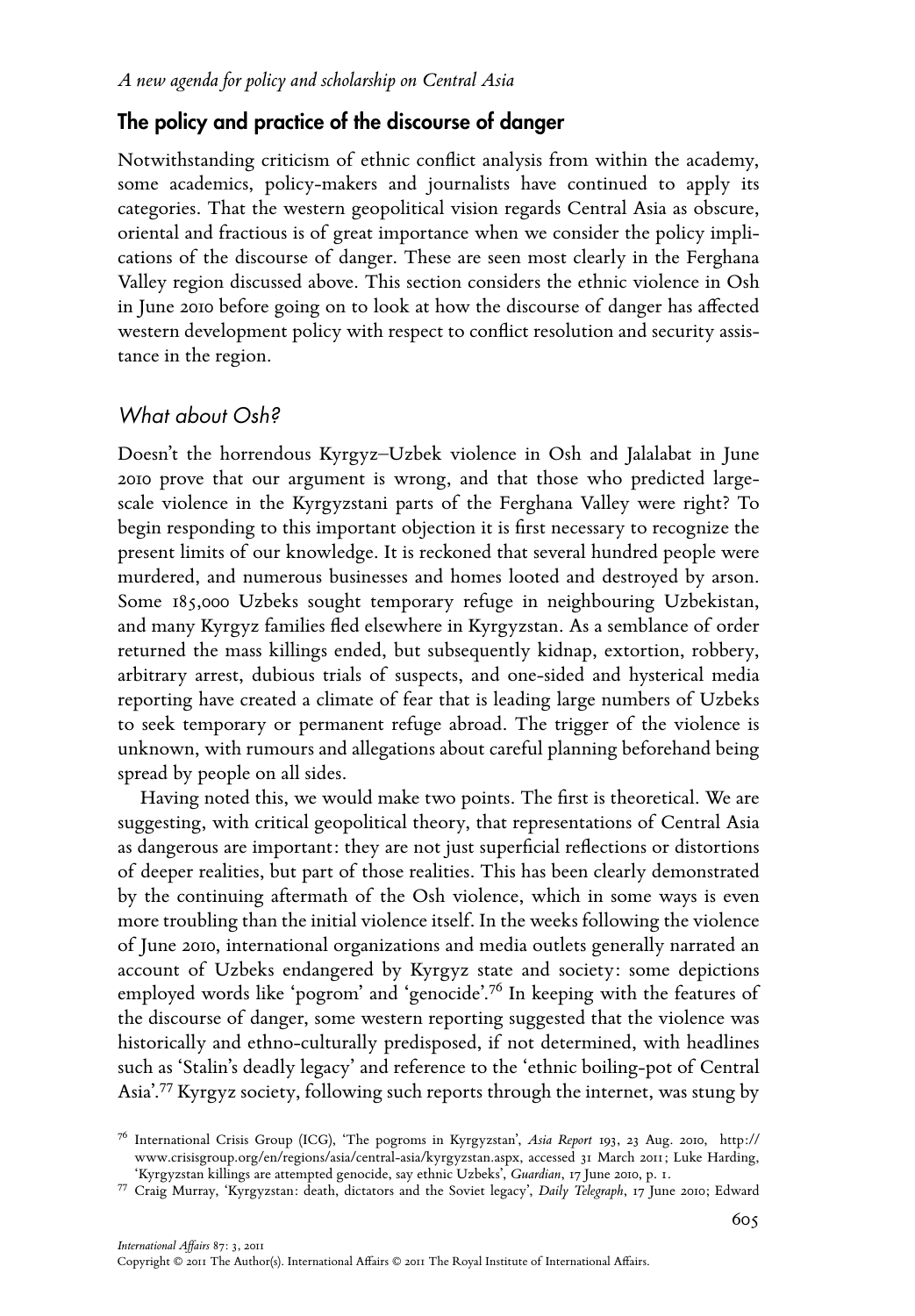what it broadly read as misrepresentations that ignored the suffering of Kyrgyz and the putative threat to the Kyrgyz state. It broadly reacted by denying the victimhood of Kyrgyzstani Uzbeks and countenancing a backlash against them.<sup>78</sup> Exceptions exist, but the widely reported initial intercommunal sympathy largely evaporated in a subsequent surge of angry nationalist sentiment. This is making the prospects for future reconciliation and coexistence look bleak. The way we represent Central Asia as dangerous has real impacts upon local realities.

This observation, second, points to the discourse of danger's principal omission: domestic politics. The discourse of danger simply lumps together a series of threats—great power competition, drugs, border disputes, past conflicts, ethnic tensions, etc.—and argues that because they occur in the same place they will inevitably contribute to a conflagration. What the narratives that we have criticized lack are attention to the ingredient that accounts to a significant degree for both the savagery of the June violence and the subsequent anti-Uzbek backlash: the politics of nationalism. Kyrgyzstan's first president, Askar Akaev, tried to dampen ethnic nationalism and foster a sense of civic unity that scripted the state as 'the common home' of all groups. Pitted against him were a group of nationalistic opposition parliamentarians who regarded Uzbeks and other minorities as fifth columnists, as threats to the territorial integrity of the Kyrgyz state and as impediments to the Kyrgyzification of a tragically 'Russified' Kyrgyz elite. Akaev supported Uzbek minorities and had alliances within them, and this led to a sense among many Uzbeks that they had a viable future in Kyrgyzstan—indeed, compared to life in authoritarian Uzbekistan, even an enviable one. Akaev further bolstered his position by curtailing the influence of his nationalistic opponents.

Akaev's suppression of nationalists was an important reason why violence did not recur in the 1990s, contrary to many predictions. Nonetheless, it was the nationalistic opposition that swept to power in the anti-Akaev coup of 2005, putting a new politics of nationalism in place that eroded the position of Uzbeks. As one Kyrgyzstani Uzbek academic, who under Akaev had been quite hopeful for the future of Osh Uzbeks, put it to one of the authors in November 2009: 'The everyday racism that we experienced under Akaev became under Bakiyev state policy … all it will take is one spark, and the whole thing will explode.' The May 2010 clashes for control in Jalalabat between, on the one hand, Usen Sydykov and ex-allies of Bakiyev, and, on the other hand, supporters of the ethnic Kyrgyz politician Omurbek Tekebaev and the ethnic Uzbek leader Kadyrjan Batyrov, quickly developed an ethnic dimension. A local journalist reporting from Jalalabat at the time noted that the chances of widespread ethnic violence had increased considerably owing to the nationalist politics that had become more salient since 2005 and the instability which had arisen since the fall of the Bakiyev regime in

Stourton, 'Stalin's deadly legacy', *Guardian*, 21 June 2010, p. 29; 'Stalin's harvest', *The Economist*, 17 June 2010, http://www.economist.com/node/16377083?story\_id=16377083&fsrc=rss, accessed 31 March 2011. Some earlier reports identify, even more spuriously, Lenin as the culprit (Harding, 'Kyrgyzstan killings', p. 1).<br><sup>78</sup> Madeleine Reeves helped clarify our thinking on this point.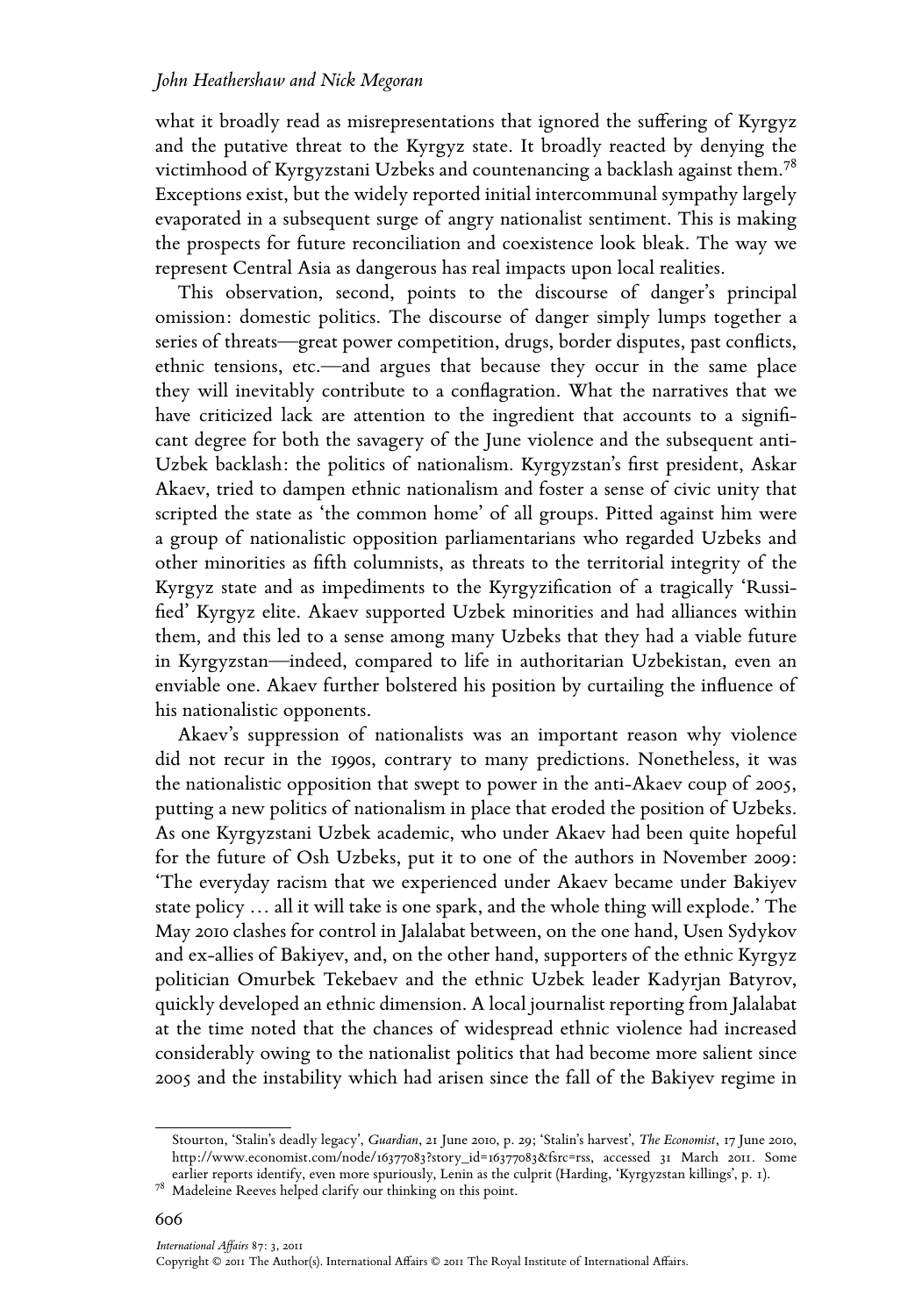April 2010.79 This is not to suggest that the violence could have been predicted but rather that the danger of ethnic conflict is understood better through an analysis that sees it as politically constructed and contingent.<sup>80</sup>

These two points suggest that the discourse of danger provided the language through which many journalists and commentators communicated an essentialist and historicist reading of ethnic fractiousness over an interpretation which looked at the political dynamics of nationalist politics and state crisis. What can be learned from the lack of large-scale ethnic violence in Osh during the Akaev period, and its ugly reappearance in the post-Bakiyev collapse, is that violence does not occur in a place simply because it is a particular type of place characterized by particular processes and with a particular past. We must beware of simple appeals to general discourses of danger and, through careful research rather than the appeal to cliché, understand and analyse the complex ways in which political contestation endangers Central Asians—and how external discourses of danger can exacerbate such processes.

# *Conflict resolution and security assistance to the Ferghana Valley*

The significance of the discourse of danger is not simply that it leads to academic and journalistic misinterpretations of events in the region but that it informs and, therefore, deforms western policy and practice. As noted above, in the mid-1990s the Council on Foreign relations established the CPA to address latent conflict before the emergence or re-emergence of civil war. The Ferghana Valley region of Kyrgyzstan, Tajikistan and Uzbekistan was chosen as a laboratory for the new early warning approach on the basis of its perceived history of ethnic conflict. By the time the CPA's report was published, a proposed major UN conflict prevention initiative, the Ferghana Valley Development Programme, had been cancelled owing to opposition from the government of Uzbekistan. However, despite this opposition and particularly after 9/11 many other international NGO projects to build peace or prevent ethnic conflict were launched. Programmes such as Mercy Corps' Peaceful Communities Initiative typically targeted clusters of communities of different ethnicities at the borders of the three states of the valley. In an era of the merging of security and development in western policy discourse and practice, these development programmes were accompanied by security assistance, particularly in the area of border management.<sup>81</sup>

Here we briefly discuss findings from three academic studies of conflict resolution and security assistance practice in the Ferghana Valley in order to substantiate our claim that the discourse of danger deforms policy and, in so doing, endangers Central Asia. First, Megoran and colleagues have critically considered aid to

<sup>79</sup> Abdujalil Abdurasulov, 'Lawlessness and change in the interaction between Uzbeks and Kyrgyz in southern Kyrgyzstan', paper given to round table on Kyrgyzstan, School of Oriental and African Studies, University

<sup>80</sup> The ICG's Aug. 2010 report acknowledges that 'the international community' did not pay significant attention to the events of May 2010 in Jalalabat, suggesting that had they done so the Osh events of June 2010 might have been mitigated or prevented. See ICG, 'The pogroms in Kyrgyzstan', p. 7.

 $81$  Mark Duffield, *Global governance and the new wars: the merging of development and security* (London: Zed, 2002).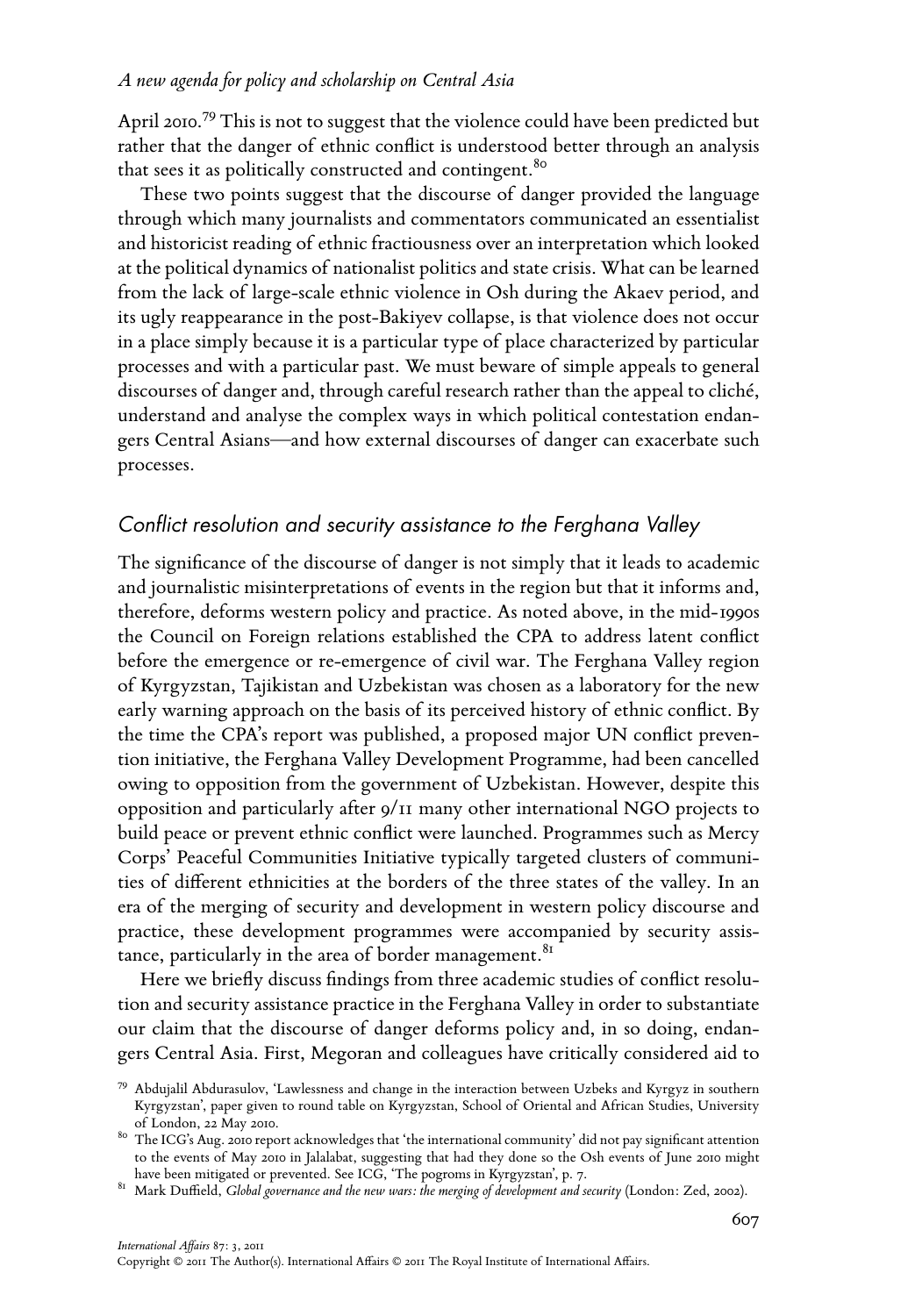Central Asian border guards from foreign donors such as the US and EU seeking to counter the threat of narcotics smuggling.<sup>82</sup> Assistance improves boundary control infrastructures, from patrol vehicles and scanning machines to training programmes and help in building integrated computer databases to monitor the movement of people. However, smuggling networks commonly operate in alliance with corrupt law enforcement bodies and political elites. Increased border controls expose shuttle-traders and petty smugglers to increased disruption and extortion without seriously affecting the activities of the major players. Accusations of violence and harassment at checkpoints inflame public opinion and harm relations between neighbouring communities. However well-intentioned, these programmes fail to grasp the politics of border control in the region, and thereby exacerbate the hardship of the rural poor and intercommunal tensions.

Second, Bichsel has explored international attempts to resolve irrigation disputes in the Ferghana Valley. $83$  She shows how a discourse of danger in these initiatives informs essentialist ethnic conflict readings.<sup>84</sup> These approaches miss the complexities of local politics and even subsidize and enhance the authority of local criminal leaders. She takes as the foil for her argument the identification of 'dangerous divisions' over resources and along ethnic lines, looking at the creation of international, inter-ethnic water usage associations and the rehabilitation of canals.<sup>85</sup> The community-based organizations (CBOs) she surveyed were designed with little or no thought to local politics. Thus they simply resourced local elites who were battling for control of state power and resources. For example, in the Kyshtut municipality of Batken region, these authorities included the (now deceased) local parliamentarian, businessman and alleged criminal Baiaman Erkinbaev.86 As Bichsel masterfully shows, *aksakals* (elders) and *ashar* (collective labour) serve as mere decorative dressing for international aid in the Ferghana Valley. $87$ They are of instrumental purpose for the representation of 'indigeneity' in projects conducted, but they are not considered in terms of the kind of authority and substantive legitimacy they may or may not have.<sup>88</sup>

Third, John Heathershaw's discussion of peacebuilding activities in Tajikistan tells a similar story.<sup>89</sup> Not only does a discourse of danger misinterpret the nature of conflict and prescribe inappropriate solutions, it works to reproduce itself through processes of practical representation. The CBOs studied by Heathershaw were typically composed of pre-existing groups within the community that were invisible to international programme officers (though not their local staff) and made their decisions informally, over tea in the mosque or community centre out

- 
- 

<sup>&</sup>lt;sup>82</sup> Nick Megoran, Gaël Raballand and Jérôme Bouyjou, 'Performance, representation, and the economics of border control in Uzbekistan', *Geopolitics* 10: 4, 2005, pp. 712–42.

<sup>&</sup>lt;sup>83</sup> Christine Bichsel, *Conflict transformation in Central Asia* (London: Routledge, 2009).<br><sup>84</sup> Christine Bichsel, 'In search of harmony: repairing infrastructure and social relations in the Ferghana Valley', Central Asian Survey 24: 1, 2005, pp. 53–66.<br>
<sup>85</sup> Bichsel, Conflict transformation in Central Asia, pp. 121–2.<br>
<sup>86</sup> Bichsel, Conflict transformation in Central Asia, pp. 90–94.<br>
<sup>87</sup> Bichsel, Conflict transformation in C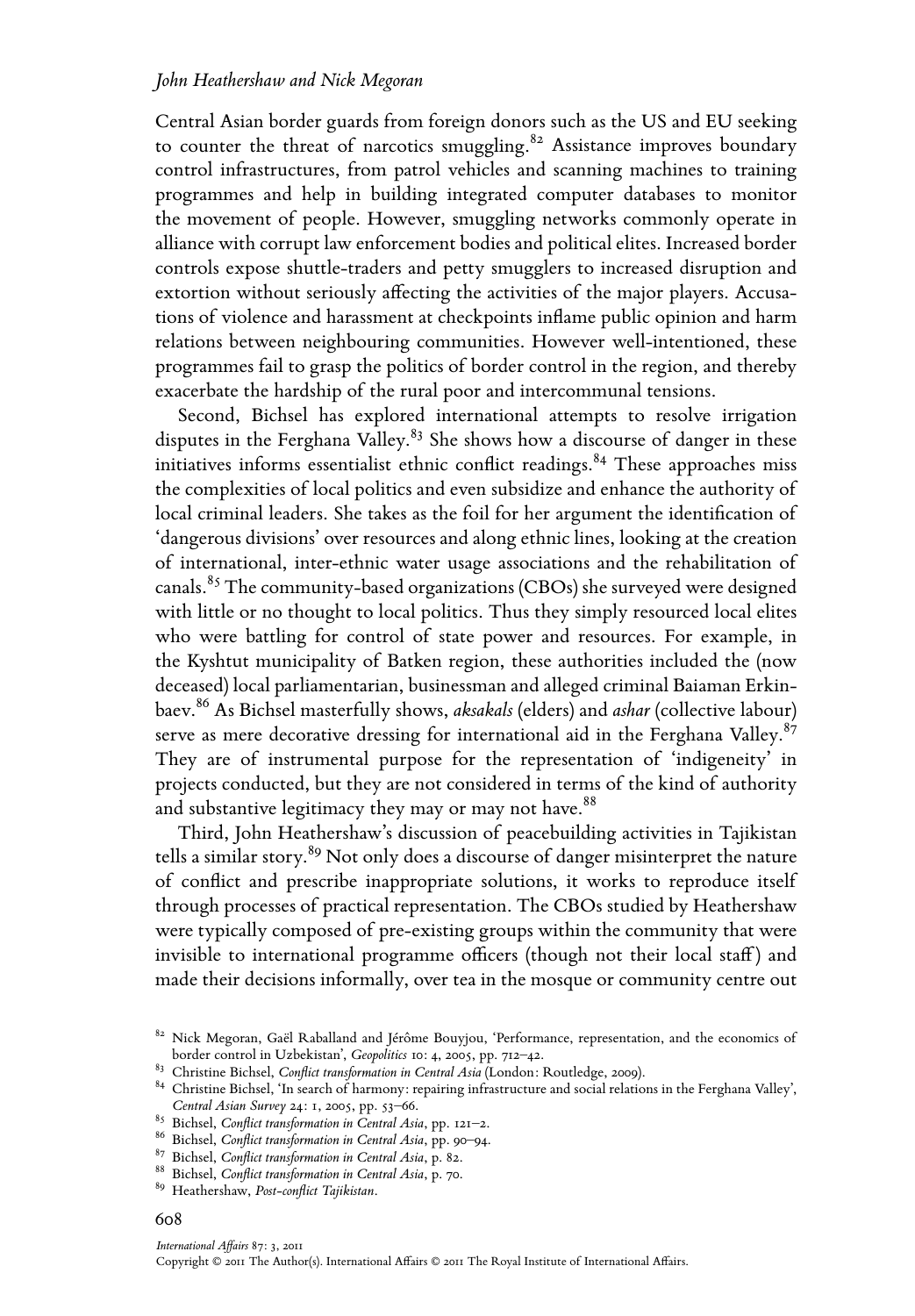of the sight of the donors. However, the formal evaluation of these programmes did not question the premises of pre-existing ethnic fracture in the communities and provided an account of the partial success of the programme in terms of the establishment of the formal institution of the CBO. Here the informal triumphed over the formal but in a way that left the formal image of peacebuilding intact.<sup>90</sup> This occurred as a result of various processes through which received wisdoms could be reaffirmed, including quantification of survey findings, narration of success stories and visualization of projects through appealing photographs of formal workshops. These processes simply address the extent to which the preconceived dangers of interethnic tension and lack of resources have been attenuated rather than whether these are the dangers experienced by local people in practice. Broader studies of local political and economic relations have revealed a far more complex story of Tajiks dispossessing Tajiks as ex-commanders have been allowed to capture organs of the state.<sup>91</sup>

In sum, these three examples show that the discourse of danger is no mere abstract representation of Central Asia but a practical form of knowledge production with potentially dangerous implications for the region's citizens. This is because it helps shape policy-making, and development aid flows according to a false prospectus of an obscure, oriental and innately fractious Central Asia. On the basis of such a prospectus it is difficult for western governments and international NGOs to make sense of the region. As the examples above show, this can lead to the empowering of ex-warlords and criminal chiefs and the subsidizing of corrupt state agencies. In this way, the discourse of danger creates practices of international aid that are part of the problem rather than part of the solution.

# Conclusion: a new agenda for Central Asian studies

This article has argued that western geopolitical discourse misrepresents and constructs Central Asia as inherently and particularly dangerous. In considering a range of formal, practical and popular sites where such geopolitical knowledge is articulated and the region made knowable to a US and UK audience, we have identified three dimensions of endangerment in the identification of Central Asia as *obscure*, *oriental* and *fractious*. These articulations are pervasive because they are mutually reinforcing. They are not merely objectionable because of their inaccuracies and crudities. From development aid and commercial ties to election observation, security assistance and the funding of academic research and exchanges, many dimensions of western policies towards Central Asia are constituted in terms of these three dimensions of a geopolitical discourse of endangerment. Thus, we contend, the western discourse of danger actually endangers Central Asia in that it informs misguided policy interventions. The discourse of danger shapes much

<sup>&</sup>lt;sup>90</sup> John Heathershaw, 'Tajikistan's virtual politics of peace', *Europe–Asia Studies* 61: 7, Sept. 2009, pp. 1315–36.<br><sup>91</sup> Christoph Zürcher and colleagues, *Analysis of peace and conflict potential in Rasht Valley, Shur GBAO* (Berlin: Analysis Research Consulting, March 2004); Michael Barnett and Christoph Zürcher, 'The peacebuilder's contract: how external state-building reinforces weak statehood', in Roland Paris and Timothy Sisk, eds, *The dilemmas of statebuilding* (London: Routledge, 2009).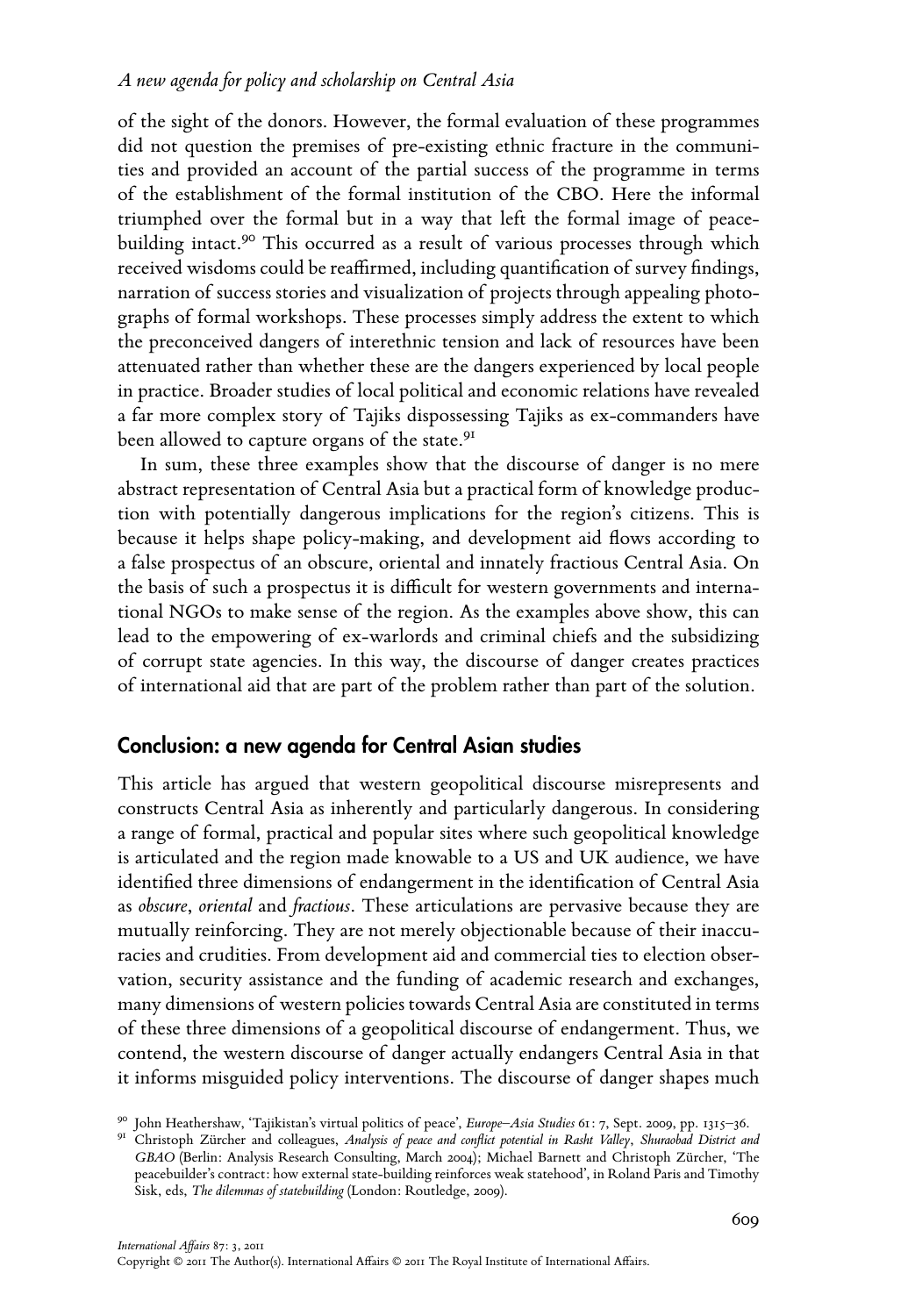of the language through which knowledge about the region is produced and communicated.

Because danger, dimness and distance are intertwined, Central Asia presents an unclear and uncertain danger rather than a clear and present one. This seems to challenge the mainstream Copenhagen School conceptualization of security, <sup>92</sup> in that it suggests that security threats, rather than being regarded as existential and requiring extraordinary countermeasures, can in given spaces and at given times be treated with indifference and even neglect. The measures described above that have been taken against the Central Asian security threats identified in the discourse of danger are quite ordinary technologies of international conflict resolution and security assistance rather than extraordinary acts of military intervention. It is surely the spatial imaging of distance between Them and Us that generates simultaneous danger and indifference in western geopolitical discourse and practice.

Our argument does not seek to provide a total account of western geopolitical thinking on the region, much less a critique of the whole of Central Asian studies. Our claim is not that Central Asia does not have its dangers, but that the way these dangers are represented in western public discourse are far removed from the way they are understood in Central Asia and in much serious scholarship on the region. We do not claim that all academic, journalistic and policy-oriented representations of the region are uniformly infected with these distortions. Nor do we claim that these representations translate directly and consistently into foreign policy. However, a discursive economy of security has emerged in these fields where it pays to speak in terms of essential dangers. The discourse we have focused on is largely a western or, more accurately, an Anglo-American one because this is the discourse which has salience within our society and government in the UK. Within Central Asian studies in the western world the discourse is not found equally and universally but is concentrated in the study of conflict resolution, security and international politics. Discourses of danger about Central Asia are found in Russian and other language discourses within the region as well as outside it. They are often intertextually linked with the English-language literature. For example, the Russian field of conflict studies (*konfliktologiya*) draws on some of the canonical work in the western field of conflict resolution while imbuing it with altered meanings.93 The discourse ebbs and flows as the conceptualizations of dangers shift over time. The problem with the discourse of danger is not that other stories are not being told, but that too often they fall on deaf ears. They are just not as convenient, not in keeping with certain presuppositions that hold fast, and may require a greater degree of knowledge and experience of Central Asia in order to be understood. 'Political palatability', Myer argues, 'remains a strong criterion in determining which interpretations of Central Asian political and social dynamics gain an ascendancy'.<sup>94</sup>

<sup>92</sup> Barry Buzan, Ole Waever and Jaap de Wilde, *Security: a new framework for analysis* (Boulder, CO: Lynne Rienner, 1998). <sup>93</sup> Madeleine Reeves, 'Locating danger: *konfliktologiia* and the search for fixity in the Ferghana Valley borderlands',

*Central Asian Survey* 24: 1, 2005, pp. 67–81. <sup>94</sup> Myer, *Islam and colonialism*, p. 269.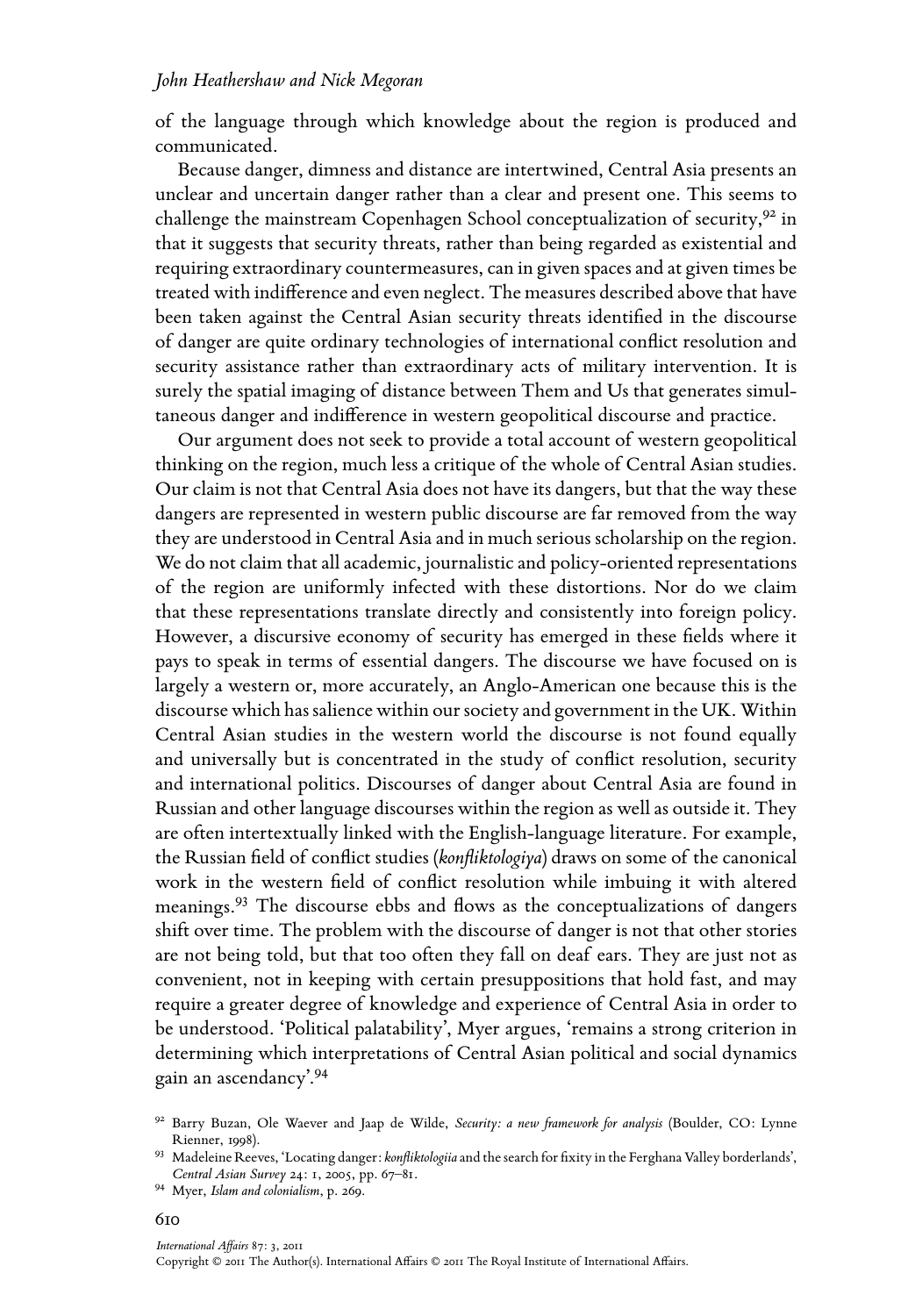#### *A new agenda for policy and scholarship on Central Asia*

The discourse of danger also works in its silences. We claim that Islamism, border conflict and great power competition are not the primary dynamics of danger in Central Asia. We argue here in the case of Osh and in our wider work that these things are typically of secondary importance to the politics of nationalism and political–economic relations, particularly the dynamics of organized crime and the vulnerabilities generated by integration into the global market economy. These are the omissions of the narrative of danger. Critical enquiry on Central Asia that speaks of these silences remains in its infancy, but a counternarrative is emerging among both local and foreign producers of geopolitical knowledge. In popular culture, Kyrgyz film-maker Marat Alykulov represents 'The border' (in his 2006 film *Chek'ara*) as a site of state violence against citizens.<sup>95</sup> In policy analysis, American diplomat Richard Holbrooke has challenged hyperbolic western intelligence analyses of Islamic militancy in Tajikistan.96 A considerable number of academic studies have now emerged which reveal the role of the discourse of danger in producing practical knowledge of the region. They explore the alternative local discourses and practices of living life at the border,  $97$  practising Islam,  $98$ coping with poverty,<sup>99</sup> being female,<sup>100</sup> and experiencing migration.<sup>101</sup> As more and more western journalists, academics and policy-makers accrue experience of fieldwork in the region these counternarratives may become more common. Most importantly, as the post-Soviet generation of young Central Asians take a greater place in producing knowledge about the region it should become more difficult to sustain the crudest distortions. Collaborative knowledge production with this new generation is surely the key to challenging the discourse of danger.

Nevertheless, we should be neither self-righteous nor complacent about the task. We do not suggest that such accounts, including our own, can produce knowledge entirely uncorrupted by ideology, expediency or power. All producers of knowledge 'depart for the field bowing under the weight of our own culture'.<sup>102</sup> Moreover, our critical enquiries are of limited value if they do not speak of the very real insecurities faced by Central Asians. The aim of any counternarrative to the discourse of danger must be to reveal some of the diverse experiences of danger as felt by individuals, families and communities in the face of nationalism, capitalist restructuring and new modes of territorial governance: in short, to help

- 
- <sup>95</sup> Marat Alykulov (director), *Chek ara* (Bishkek: Kyrgyzfil'm / Oy Art, 2006). <sup>96</sup> Johnson's Russia List, *Oxford analytica and ambassador's response* [re: Tajikistan], 17 March 2006, http://www.cdi.
- <sup>97</sup> Madeleine Reeves, 'Border-work: an ethnography of the state at its limits in the Ferghana Valley', PhD diss., Cambridge University, 2007. 2007. 2007. 2013. In the formation of Muslim selfhood in post-Soviet Uzbekistan',  $9^8$  Johan Rasanayagam, 'Healing with spirits and the formation of Muslim selfhood in post-Soviet Uzbekistan',

*Journal of the Royal Anthropological Society* (n.s.) 12: 2, 2006, pp. 377–93. <sup>99</sup> Jakob Rigi, 'The conditions of post-Soviet dispossessed youth and work in Almaty, Kazakhstan', *Critique of* 

- 
- *Anthropology* 23: 1, 2003, pp. 35–49.<br><sup>100</sup> Caroline Kennedy-Pipe, 'Whose security? State-building and the "emancipation" of women in Central Asia',<br>*International Relations* 18: 1, 2004, pp. 91–107.
- <sup>IOI</sup> Madeleine Reeves, 'Travels in the margins of the state: everyday geography in the Ferghana Valley borderlands', in Jeff Sahadeo and Russell Zanca, eds, *Everyday life in Central Asia: past and present* (Bloomington: Indiana University Press, 2007).<br><sup>102</sup> A. C. G. M. Robben and Carolyn Nordstrom, 'Introduction: the anthropology and ethnography of violence
- and sociopolitical conflict', in Robben and Nordstrom, eds, *Fieldwork under fire: contemporary studies of violence and survival* (Berkeley: University of California Press, 1995 ), p. 14.